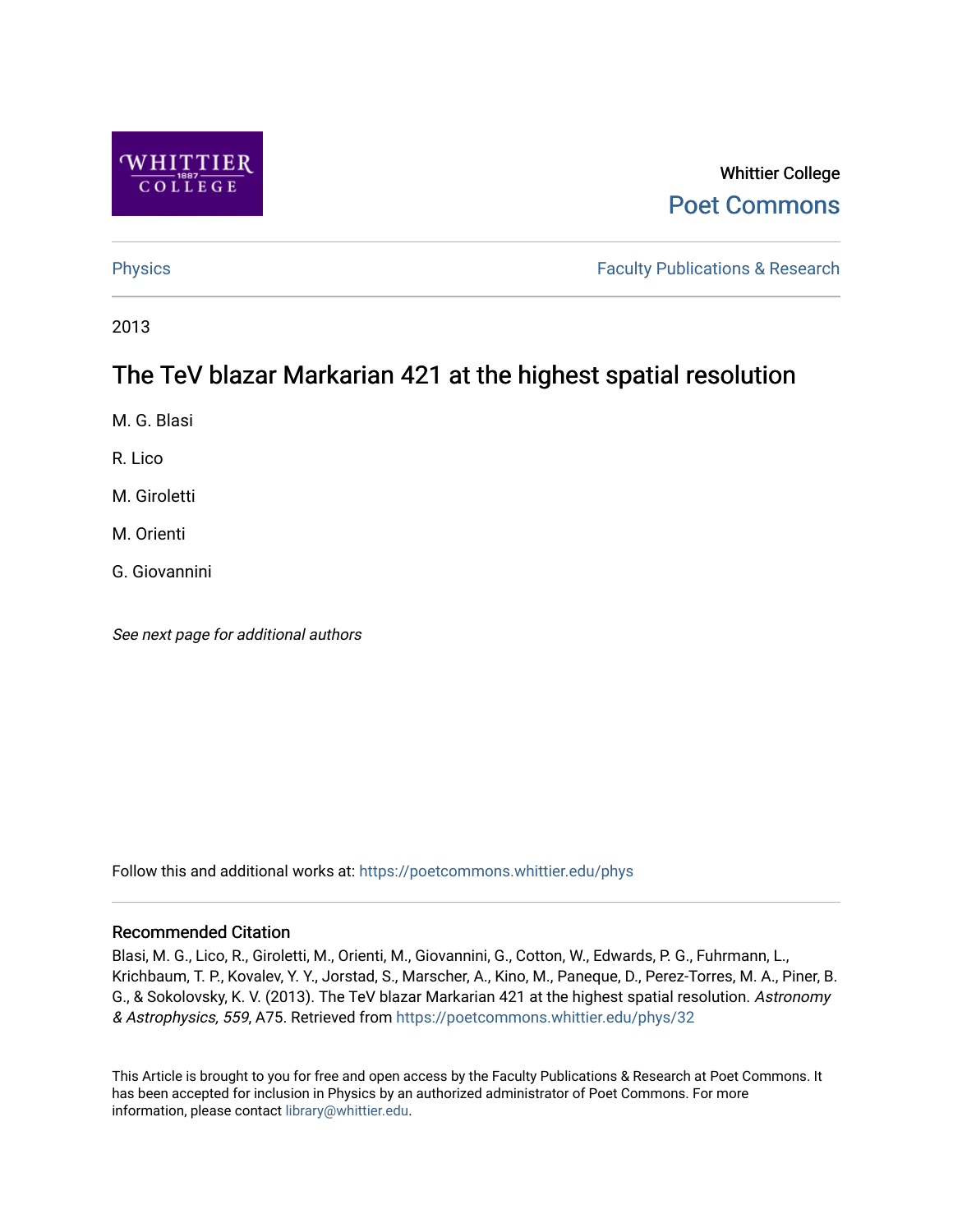# Authors

M. G. Blasi, R. Lico, M. Giroletti, M. Orienti, G. Giovannini, W. Cotton, P. G. Edwards, L. Fuhrmann, T. P. Krichbaum, Y. Y. Kovalev, S. Jorstad, A. Marscher, M. Kino, D. Paneque, M. A. Perez-Torres, B. G. Piner, and K. V. Sokolovsky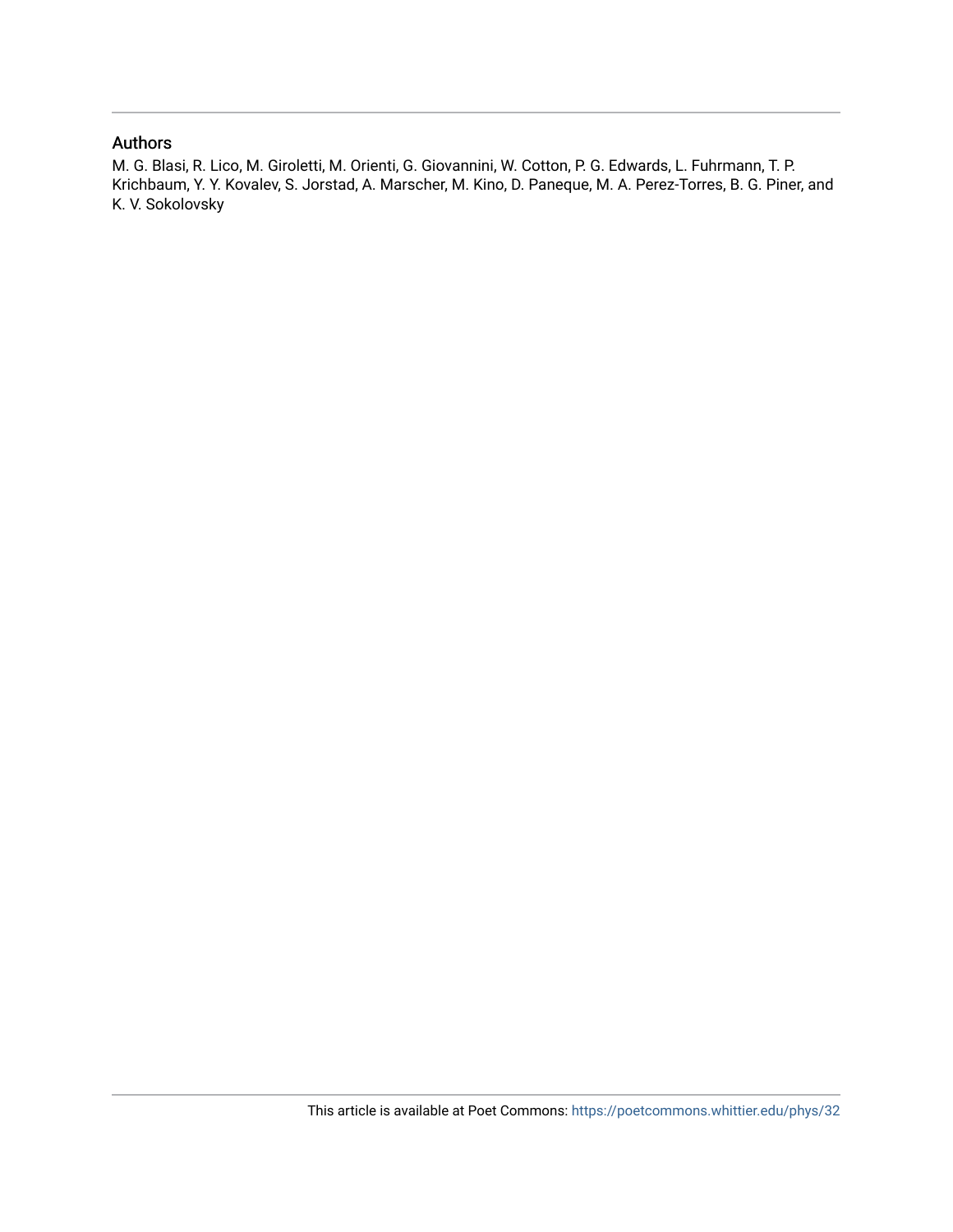# The TeV blazar Markarian 421 at the highest spatial resolution**\***,\*\*

M. G. Blasi<sup>1,2</sup>, R. Lico<sup>1,2</sup>, M. Giroletti<sup>1</sup>, M. Orienti<sup>1,2</sup>, G. Giovannini<sup>1,2</sup>, W. Cotton<sup>3</sup>, P. G. Edwards<sup>4</sup>, L. Fuhrmann<sup>5</sup>, T. P. Krichbaum<sup>5</sup>, Y. Y. Kovalev<sup>6,5</sup>, S. Jorstad<sup>7,8</sup>, A. Marscher<sup>7</sup>, M. Kino<sup>9</sup>, D. Paneque<sup>10</sup>, M. A. Perez-Torres<sup>11</sup>, B. G. Piner<sup>12</sup>, and K. V. Sokolovsky<sup>6,13</sup>

<sup>1</sup> INAF Istituto di Radioastronomia, via Gobetti 101, 40129 Bologna, Italy

e-mail: mariagrazia.blasi@studio.unibo.it

<sup>2</sup> Dipartimento di Fisica e Astronomia, Università di Bologna, via Ranzani 1, 40127 Bologna, Italy

- <sup>3</sup> National Radio Astronomy Observatory, Charlottesville, 520 Edgemont Road, VA 22903-2475, USA
- <sup>4</sup> CSIRO Astronomy and Space Science, PO Box 76, NSW 1710 Epping, Australia
- 
- <sup>5</sup> Max-Planck-Institut für Radioastronomie, Auf dem Hügel 69, 53121 Bonn, Germany<br><sup>6</sup> Astro Space Center of Lebedev Physical Institute, Profsoyuznaya 84/32, 117997 Moscow, Russia
- <sup>7</sup> Institute for Astrophysical Research, Boston University, 725 Commonwealth Avenue, Boston MA 02215, USA
- <sup>8</sup> Astronomical Institute, St. Petersburg State University, Universitetskij Pr. 28, 198504 St Petersburg, Russia
- 
- <sup>9</sup> ISAS/JAXA, 3-1-1 Yoshinodai, Chuo-ku, 252-5210 Sagamihara, Japan <sup>10</sup> Max-Planck-Institut für Physik, Föhringer Ring 6, 80805 München, Germany <sup>11</sup> Institute de Astrofísica de Andalucía JAA CSIC, Anda 2004, 18080 Gran
- <sup>11</sup> Instituto de Astrofísica de Andalucía, IAA-CSIC, Apdo. 3004, 18080 Granada, Spain
- <sup>12</sup> Department of Physics and Astronomy, Whittier College, 13406 E. Philadelphia Street, Whittier CA 90608, USA<br><sup>13</sup> Starphare Astronomical Institute Moscow State University Universitatekii prop. 13, 110002 Moscow Pussia
- <sup>13</sup> Sternberg Astronomical Institute, Moscow State University, Universitetskij prosp. 13, 119992 Moscow, Russia

Received 8 May 2013 / Accepted 6 August 2013

#### **ABSTRACT**

Context. High-resolution radio observations allow us to directly image the innermost region of active galactic nuclei. The Very Long Baseline Array (VLBA) data analyzed in this paper were obtained during a multiwavelength (MWL) campaign, carried out in 2011, from radio to very high energy gamma rays, on the TeV blazar Markarian 421 (Mrk 421).

Aims. Our aim was to obtain information on the jet structure in Mrk 421 during the MWL campaign at the highest possible angular resolution and with high temporal frequency observations, in order to compare structural and flux density evolution with higher energy variations.

Methods. We consider data obtained with the VLBA at 43 GHz through two sets of observations: one is part of a dedicated multifrequency monitoring campaign, in which we observed Mrk 421 once a month from January to December 2011 at three frequencies; the other is extracted from the Boston University monitoring program, which observes 34 blazars at 43 GHz about once per month. We model-fit the data in the visibility plane, study the proper motion of jet components, the light curve, and the spectral index of the jet features. We compare the radio data with optical light curves obtained at the Steward Observatory, considering also the optical polarization information.

Results. Mrk 421 has a bright nucleus and a one-sided jet extending towards the north-west for a few parsecs. The model-fits show that brightness distribution is well described using 6–7 circular Gaussian components, four of which are reliably identified at all epochs; all components are effectively stationary except for component D, at ∼0.4 mas from the core, whose motion is, however, subluminal. Analysis of the light curve shows two different states, with the source being brighter and more variable in the first half of 2011 than in the second half. The highest flux density is reached in February. A comparison with the optical data reveals an increase of the *V* magnitude and of the fractional polarization simultaneous with the enhancement of the radio activity.

**Key words.** galaxies: active – BL Lacertae objects: individual: Markarian 421 – galaxies: jets

### **1. Introduction**

The TeV blazar Markarian 421 (Mrk 421,  $RA = 11<sup>h</sup>04<sup>m</sup>27.314<sup>s</sup>$ and Dec =  $+38°12'31.80''$ , J2000) is a high synchrotron peaked (HSP) BL Lacertae object at  $z = 0.031$ , making it one of the closest BL Lacs in the sky. The spectral energy distribution (SED) of this object shows two peaks [\(Abdo et al. 2011\)](#page-9-0): a low-frequency peak due to synchrotron emission from relativistic electrons in the jet, and a high-frequency peak probably due to inverse Compton scattering between the same population of relativistic electrons and the synchrotron radiation produced by themselves (synchrotron self Compton, SSC, model).

Mrk 421 is optically identified with a very bright elliptical galaxy with a nonthermal and highly polarized component of radiation from the nuclear region [\(Ulrich et al. 1997\)](#page-9-1); it also shows high optical variability [\(Tosti et al. 1998](#page-9-2)) with two types of behavior: variability on short timescales from days to hours, and variability on longer timescales of about 23 years.

Mrk421 was the first extragalactic source convincingly detected in very high energy (VHE,  $E > 0.1$  TeV) gamma rays (by the 10 m Cherenkov Telescope at the Whipple Observatory, [Punch et al. 1992\)](#page-9-3). It is one of the brightest blazars at X-ray energies, and was one of the few BL Lacs detected by EGRET

<sup>\*</sup> Table [3](#page-10-0) is available in electronic form at <http://www.aanda.org>

<sup>\*\*</sup> VLBA images are only available as FITS files at the CDS via anonymous ftp to [cdsarc.u-strasbg.fr](http://cdsarc.u-strasbg.fr) ([130.79.128.5](ftp://130.79.128.5)) or via <http://cdsarc.u-strasbg.fr/viz-bin/qcat?J/A+A/559/A75>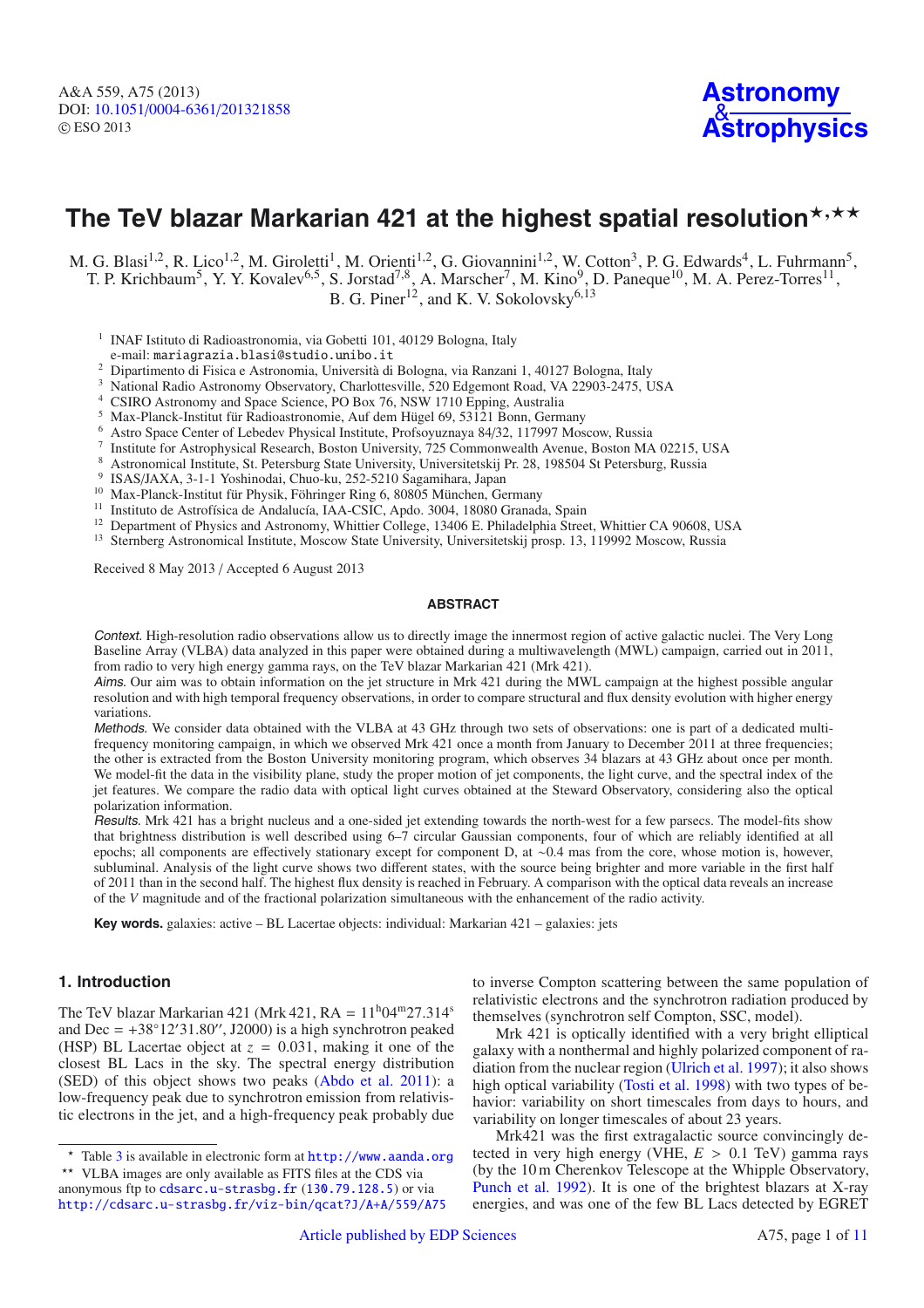[\(Lin et al. 1992\)](#page-9-4). As a result, Mrk 421 has been intensively studied and it has also shown very rapid γ-ray variability on different timescales, from days [\(Buckley et al. 1996\)](#page-9-5) to ∼15 min [\(Gaidos et al. 1996\)](#page-9-6), suggesting that the region responsible for VHE emission must be very small. This has led to the expectation of extreme values of the Doppler factor, but radio data analysed in previous works did not provide evidence for superluminal [motion of jet components](#page-9-9) [\(Piner et al. 1999](#page-9-7)[,](#page-9-9) [2010](#page-9-8); Giroletti et al. [2006\)](#page-9-9).

In this context, and after a first large multiwavelength campaign organized in the *Fermi* era [\(Abdo et al. 2011\)](#page-9-0), we set up a VLBA multifrequency campaign to observe Mrk421 at 15, 24, and 43 GHz, in full polarization, once per month during 2011, to complement efforts carried out at various observatories at higher energies. In [Lico et al.](#page-9-10) [\(2012](#page-9-10), hereafter Paper I), we reported an analysis of the 15 and 24 GHz data. The results of this work show that at these frequencies the structure of Mrk 421 results dominated by a compact (∼0.13 mas) and bright nucleus, characterized by a flat spectral index ( $\alpha \sim -0.3 \pm 0.2$ ), with a one-sided jet detected out to ∼10 mas, that presents steeper spectral index  $(\alpha \sim -1.2 \pm 0.5)$ . Model-fitting of the source is well described by 5–6 components that are consistent with being stationary during this period, while the flux density analysis shows significant variations for the core, which is brighter during the first part of 2011. The observational properties suggest that the jet bulk velocity could be different between the radio and the high-energy emission regions: under a small viewing angle ( $2° < \theta < 5°$ ), the inferred high energy and radio Doppler factors are respectively and  $\delta_{he} \sim 14$  and  $\delta_r \sim 3$ ).

In this paper, we focus on the 43 GHz data, which of all astronomical bands provide the best angular resolution achievable with a regular cadence. In addition, we consider data from the Boston University blazar monitoring project to sample the evolution of the radio jet with even higher cadence. We note that several more detailed publications are in preparation about the results of the multiwavelength (MWL) campaign; here we provide a first simple comparison between high resolution radio observations and optical data.

[Wang](#page-9-11) [et](#page-9-11) [al.](#page-9-11) [\(2004](#page-9-11)) estimated the mass of the central supermassive black-hole in Mrk 421 using the relation between the mass and the velocity dispersion, obtained by the broadening of  $H_{\alpha}$  line, and they deduced  $M_{BH} = 10^{8.29}$   $M_{\odot}$ . Considering that our VLBA images achieve an angular resolution of ∼0.2 mas, in this paper we will focus on structures of the order of about  $2 \times$ 10<sup>4</sup> Schwarzschild radii.

The paper is organized as follows: in Sect. 2 we describe the data used for model-fitting and for the MWL study; in Sect. 3 we present our results obtained by model-fitting, flux density analysis, and the MWL study. In Sect. 4 we discuss the astrophysical implications of the results and we present our conclusions in Sect. 5.

We adopt the following cosmological parameters for a flat universe:  $h_0 = 0.73 \text{ km s}^{-1} \text{ Mpc}^{-1}$ ,  $\Omega_{\text{m}} = 0.27$ ,  $\Omega_{\Lambda} = 0.73$ [\(Spergel et al. 2003](#page-9-12)). Then for  $z = 0.031$ , we obtain a linear scale of 0.593 pc/mas. The spectral index  $\alpha$  is defined such that  $S(v) \propto v^{-\alpha}$ .

#### **2. Observations**

#### 2.1. Radio data

In this paper, we consider two datasets obtained with the VLBA at 43 GHz. The main one consists of 12 observations obtained once a month throughout 2011. At each epoch the source was observed for a net observing time of little more than 4 h, distributed evenly over 8 h. We observed three calibration sources: J0927+3902, J1310+3220, and J0854+2006 that we also used to check the amplitude calibration. The output signal from the correlator was divided into four IF with bandwidth of 16 MHz, each split into 32 channels with separations of 500 kHz. Phase and amplitude calibration of the fringe visibilities has been done with the AIPS  $<sup>1</sup>$  $<sup>1</sup>$  $<sup>1</sup>$  software package, while self-calibration proce-</sup> dures and imaging has been performed with Difmap (Shepherd et al. 1994, 1995) software package.

In addition to the main dataset, we also include other VLBA observations at 43 GHz of Mrk 421 for a more detailed study of the source structure. These data (11 epochs in total) were provided by the Boston University blazar group<sup>[2](#page-3-1)</sup> and belong to their monitoring program of gamma-ray blazars, which observes 34 blazars at 43 GHz about every once per month with the VLBA. These observations are characterized by shorter time duration: the total observation time for the source is about 40 min for each epoch, so the  $(u, v)$ -plane coverage is more sparse and the sensitivity lower than in the main 43 GHz dataset.

Table [1](#page-4-0) reports some useful information such as the size of the beam, the final rms noise, and antennas affected by significant failures at each observation. The two experiment codes, BG207 and BM303/BM353, denote that observations belong to the broadband campaign or to the Boston University program, respectively.

#### 2.2. Optical data

For the MWL comparison, we consider optical data obtained at the Steward Observatory of Arizona University<sup>3</sup>. The Steward Observatory monitors the optical linear polarization of a blazar sample using the SPOL CCD Imaging/Spectropolarimeter, and it yields also measurements of the brightness and spectral index of the optical synchrotron light (see [Smith et al. 2009](#page-9-13), for an overview of the optical program).

For Mrk 421, we consider observations between 2011 Jan. 2 (MJD 55 563) and 2011 Dec. 31 (MJD 55 926), characterized by the uneven coverage typical of optical observations. In total, we have useful data for *V* magnitude (41 data points), and information about polarization percentage and position angle (49 points).

#### **3. Results**

#### 3.1. Images

<span id="page-3-2"></span><span id="page-3-1"></span><span id="page-3-0"></span>Figure [1](#page-4-1) shows two sample images of the source, one from the main dataset and one from the Boston University data (in the left and right panel, respectively). We obtained the clean images with Difmap and produced the final contour plots with AIPS. The maps of Mrk 421 reveal a bright and variable core: the mean peak brightness is  $\langle B \rangle = 233$  mJy beam<sup>-1</sup> at 43 GHz, and the standard deviation is  $\sigma_B = 60$  mJy beam<sup>-1</sup>, suggesting significant scatter in the core brightness. A collimated one-sided jet extends on a scale of few parsecs towards the north-west; the *position angle* (PA) of the jet is about −35° for ~4 mas (~2.4 pc).

Lower frequency maps of Mrk421 from the literature (e.g. [Giroletti et al. 2006](#page-9-9); [Piner et al. 1999](#page-9-7); [Giovannini et al. 1999\)](#page-9-14), show a bright and collimated jet extending up to about 20 pc,

<sup>1</sup> <http://www.aips.nrao.edu/index.shtml>

<sup>2</sup> <http://www.bu.edu/blazars/VLBAproject.html>

<sup>3</sup> [http://james.as.arizona.edu/~psmith/Fermi/#mark2](http://james.as.arizona.edu/~{}psmith/Fermi/#mark2)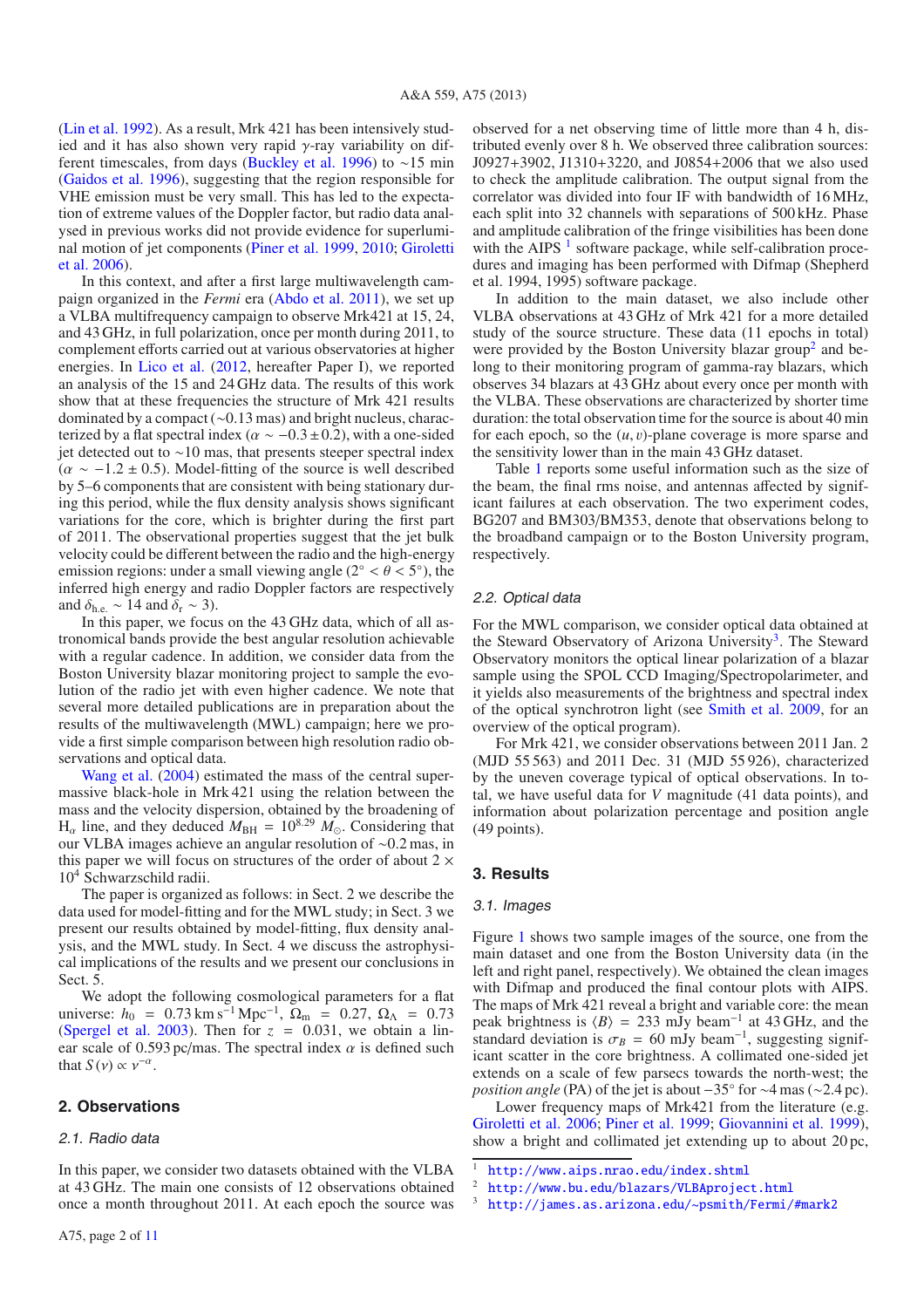<span id="page-4-0"></span>**Table 1.** Image parameters.

| Observation  | Experiment    | Map peak   | Beam                         | rms        | <b>Notes</b> |
|--------------|---------------|------------|------------------------------|------------|--------------|
| date in 2011 | code          | (mJy/beam) | $(mas \times mas, \degree)$  | (mJy/beam) |              |
| Jan. $02$    | BM303o        | 248        | $0.42 \times 0.20, 15.8$     | 1.4        |              |
| Jan. 14      | <b>BG207a</b> | 293        | $0.42 \times 0.27, 13.7$     | 0.23       | МK           |
| Feb. 05      | <b>BM303p</b> | 245        | $0.31 \times 0.19$ , 16.8    | 0.6        | <b>PT</b>    |
| Feb. 25      | <b>BG207b</b> | 401        | $0.47 \times 0.29$ , 20.3    | 0.27       | MK, NL       |
| Mar. $01$    | <b>BM303q</b> | 281        | $0.41 \times 0.20, -10.2$    | 0.9        |              |
| Mar. 29      | <b>BG207c</b> | 323        | $0.34 \times 0.20, -7.6$     | 0.23       |              |
| Apr. 22      | <b>BM303r</b> | 278        | $0.31 \times 0.19, -14.7$    | 0.5        | NL           |
| Apr. 25      | <b>BG207d</b> | 251        | $0.34 \times 0.19, -6.4$     | 0.24       | NL           |
| May 22       | <b>BM303s</b> | 317        | $0.37 \times 0.17, -13.5$    | 0.8        | BR           |
| May 31       | <b>BG207e</b> | 194        | $0.35 \times 0.18, -8.1$     | 0.23       | BR           |
| Jun. 12      | <b>BM303t</b> | 214        | $0.33 \times 0.19, -6.5$     | 0.6        | <b>OV</b>    |
| Jun. 29      | <b>BG207f</b> | 151        | $0.34 \times 0.18$ , $-19.1$ | 0.28       | LA           |
| Jul. 21      | <b>BM303u</b> | 157        | $0.36 \times 0.19, -11.0$    | 1.0        |              |
| Jul. 28      | BG207g        | 173        | $0.40 \times 0.29, 9.9$      | 0.23       | МK           |
| Aug. 23      | <b>BM303v</b> | 203        | $0.44 \times 0.38, -1.7$     | 0.5        | МK           |
| Aug. 29      | <b>BG207h</b> | 188        | $0.33 \times 0.19, -1.7$     | 0.21       | HN           |
| Sep. 16      | <b>BM303w</b> | 132        | $0.34 \times 0.18$ , $-9.3$  | 0.9        |              |
| Sep. 28      | <b>BG207i</b> | 213        | $0.46 \times 0.29, 26.9$     | 0.28       | MK           |
| Oct. 16      | <b>BM353a</b> | 214        | $0.36 \times 0.22, -13.3$    | 0.7        |              |
| Oct. 29      | <b>BG207j</b> | 207        | $0.36 \times 0.20, -9.9$     | 0.21       |              |
| Nov. 28      | <b>BG207k</b> | 260        | $0.37 \times 0.20, -10.6$    | 0.20       | <b>FD</b>    |
| Dec. 02      | <b>BM353b</b> | 179        | $0.34 \times 0.18, -11.4$    | 0.7        |              |
| Dec. 23      | <b>BG2071</b> | 248        | $0.31 \times 0.17, -9.1$     | 0.38       | FD, HN       |

**Notes.** The last column lists stations affected by significant weather or technical conditions.

<span id="page-4-1"></span>

**[Fig. 1.](http://dexter.edpsciences.org/applet.php?DOI=10.1051/0004-6361/201321858&pdf_id=1)** (*Left*) VLBA image of Mrk 421 at 43 GHz corresponding to the November observation of BG207 campaign, contoured at (−1, 1, √ 2, 2,...) × 0.55 mJy/beam. (*Right*) VLBA image of Mrk 421 at 43 GHz corresponding to April observation of the Boston University monitoring program, contoured at  $(-1, 1, \sqrt{2}, 2, ...) \times 1.3$  mJy/beam.

which then widens and becomes fainter, also showing bending and diffuse emission on a scale of about 100 mas. Our higher frequency, hence higher resolution, images provide a better view of the innermost region, the closest one to the central black hole. We obtain a better estimate of the core size and flux density, and reveal finer details of the transverse structure, such as the brightness asymmetry at ∼1 mas from the core, where the western limb is slightly brighter than the eastern one. Such details are in agreement and lend support to the finding of previous, lower sens[itivity, images of the source at the same frequency \(](#page-9-7)Piner et al. [1999](#page-9-7), [2010](#page-9-8)).

#### 3.2. Model-fit

The *model-fit* technique, executed with Difmap, allows us to describe the brightness distribution of the source using a few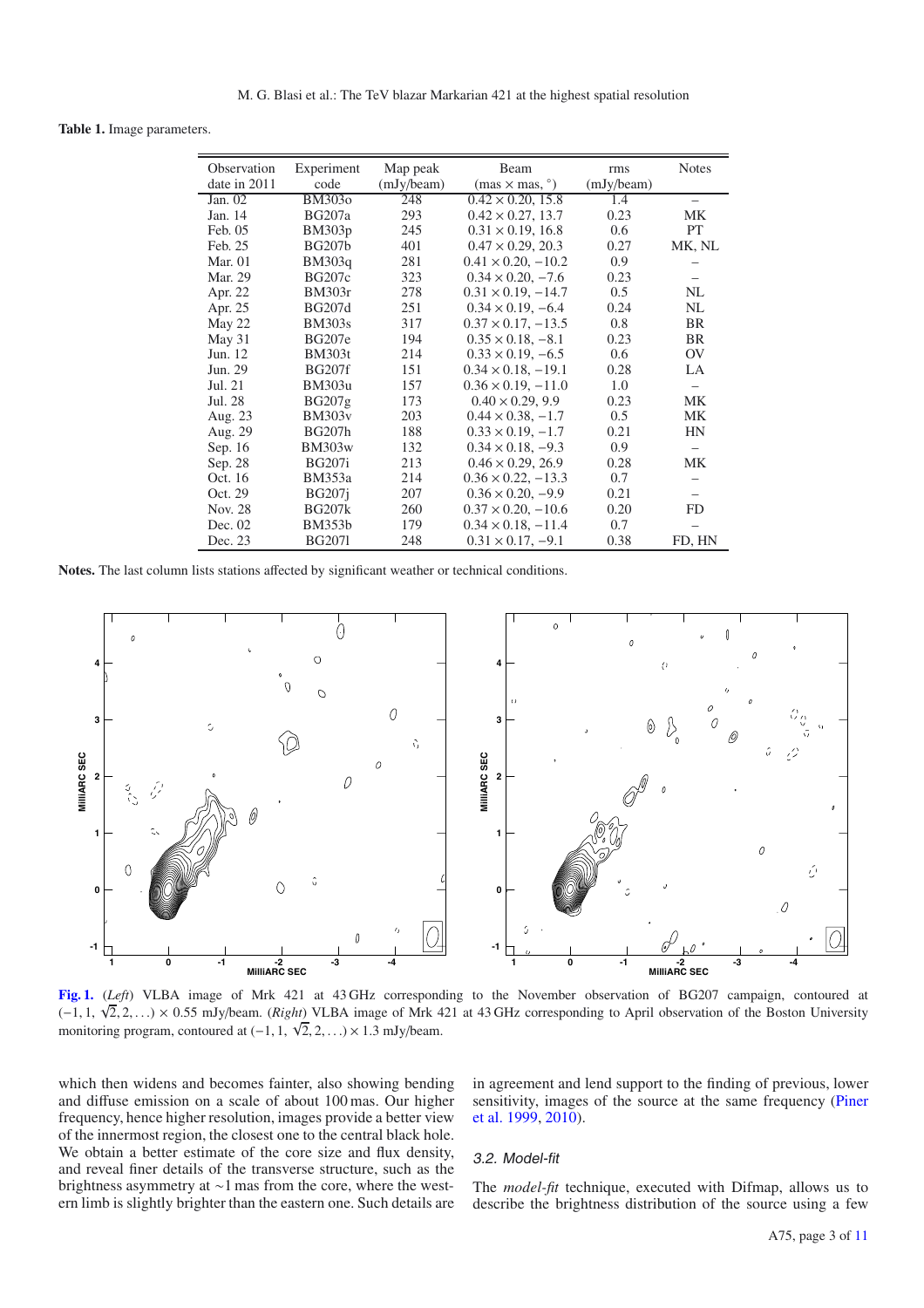<span id="page-5-0"></span>

**[Fig. 2.](http://dexter.edpsciences.org/applet.php?DOI=10.1051/0004-6361/201321858&pdf_id=2)** Model-fit components (in red) from the 2011 July 28 epoch overlaid with contours from a stacked image of all epochs. The circular Gaussian components are shown, while the reference delta is not plotted for clarity reason. Contours are traced at (−1, 1, 10, 100) × 0.4 mJy/beam.

simple components. Analyzing the components found from epoch to epoch we can determine their apparent proper motion. We consider both our main dataset and the additional 43 GHz VLBA data, provided by Boston University, in order to have more constraints for the identification of components from epoch to epoch. However, the latter observations are characterized by short time durations, so the model-fit procedure is only sensitive to the main features of the source.

For both datasets we used a point source (delta function) to describe the central region of the core, which we assume to be stationary, while the jet was fitted with circular Gaussian components. We show in Table [3](#page-10-0) the parameters resulting from the model-fit procedure, epoch by epoch: the total flux density  $S_{\text{tot}}$ , the distance from the core in polar coordinates  $r$  and  $\theta$ , and the component size *a*. We estimate flux density uncertainties considering both a calibration error of about 10% and a statistical error given by the rms of the map. Position errors were estimated according to the formula:  $\Delta r = a / (S_{\text{peak}}/ \text{rms})$  where  $S_{\text{peak}}$  was calculated considering that each component is a circular Gaussian component, finally getting:  $S_{\text{peak}} = (2.355)^2 \times (S_{\text{tot}}/2\pi a^2)$ . For each epoch there are some very bright components smaller than the beam size (they are not resolved), whose nominal uncertainties as a result are too small, so the error value is set equal to 10% of the beam size. There are also some very faint extended components, whose S/N ratio is less than 3. In this case the uncertainty is calculated by the formula  $\Delta r = a/(S_{\text{tot}}/\sqrt{n} \text{ rms})$ , where  $n$  is the number of times that the beam is included in the full width at half maximum (FWHM) of the component.

Overall, we obtain a good description of Mrk 421 with 6 or 7 components; comparing model-fit results of both datasets we note a good agreement with exception of the farthest component. This is not surprising, given the shorter duration of the runs in the BM303/BM353 series. In particular, by analysing the position with respect to the core and the flux density of each component from epoch to epoch, we identified across epochs five components in addition to the core (see Fig. [2\)](#page-5-0). Comparing our data with the 15 and 24 GHz datasets, analyzed in [Paper I](#page-9-10),

<span id="page-5-1"></span>**Table 2.** Apparent speed of identified components resulting from linear fits.

| Apparent speed |                   |                   |                            |  |  |  |  |  |
|----------------|-------------------|-------------------|----------------------------|--|--|--|--|--|
| Component      | mas/yr            | $\beta_{\rm app}$ | $\beta_{\rm app,~Paper I}$ |  |  |  |  |  |
| C <sub>1</sub> | $0.12 \pm 0.13$   | $0.24 \pm 0.25$   | $0.34 \pm 0.24$            |  |  |  |  |  |
| $C3^a$         | $-0.11 \pm 0.04$  | $-0.20 \pm 0.07$  | .                          |  |  |  |  |  |
| $C3^b$         | $0.02 \pm 0.04$   | $0.04 \pm 0.08$   | $0.10 \pm 0.11$            |  |  |  |  |  |
| D              | $0.24 \pm 0.04$   | $0.46 \pm 0.08$   | .                          |  |  |  |  |  |
| E              | $0.001 \pm 0.019$ | $0.003 \pm 0.038$ | $\cdots$                   |  |  |  |  |  |

**Notes.** (*a*) Linear fit for C3 dataset including C3\* (see Table [3\)](#page-10-0) data. (*b*) Linear fit for C3 dataset excluding C3\* (see Table [3\)](#page-10-0) data.

we find a good agreement in the outer part of the jet, at  $r > 1$ mas from the core, both in position and flux density (taking into account the spectral index of the components). Therefore we label the components in this region in the same way, i.e., with C1, C2 and C3. We note, however, that component C2 is barely detected at 43 GHz, consistent with its low flux density (a few mJy) and steep spectrum ( $\alpha$  = -1.2 ± 0.5) at 15 and 24 GHz (see [Paper I\)](#page-9-10). Components within 1 mas of the core are difficult to interpret and identify, even if we compare them with components identified in [Paper I.](#page-9-10) Indeed, the spatial frequencies accessible at 43 GHz allow us to describe the brightness distribution of the innermost region by a larger number of Gaussian components than the lower resolution data. We thus introduce two new components, labeled D and E, the first of which is identified only from February to August and it is usually placed between 0.3 and 0.5 mas from the core, while the second is the closest to the  $core$  ( $<$ 0.1 mas).

Analysing the parameters obtained for the components, it is interesting to note that components farther than 0.4 mas from the core moslty have PAs between −20◦ and −40◦, while the closest components have quite variable PAs. In general, this is not too surprising, since the polar angle is more variable at small radii. However, the behavior of component E is particularly remarkable: its PA is systematically off the main jet axis, positioning mainly to the north-east with respect to the core ( $PA > 0$ <sup>°</sup>). This suggests that there is a bending of the jet in the region closest to the core  $(< 0.5$  mas from the core), with the jet emerging towards the north-east and then changing direction to the north-west. This characteristic was also observed in the same component by [Piner et al.](#page-9-7) [\(1999,](#page-9-7) [2010\)](#page-9-8), as well as in other BL Lac objects on similar angular scales, (e.g. in Mrk 501, [Giroletti et al. 2004\)](#page-9-15). We further note that Mrk 421 itself shows several PA changes out to the kiloparsec scale radio emission [\(Giroletti et al. 2006](#page-9-9)).

#### 3.3. Apparent speed

The identification of the components from epoch to epoch is important for studying their motion with respect to the core, which is considered to be the stationary reference point of our frame. We have calculated the apparent speed of these components during 2011 making a linear fit of the separation from the core of identified components over the observation time range. For C1 we have fitted only our BG207 campaign VLBA data, while for C3, D and E we used both our VLBA data and the Boston University observations. Table [2](#page-5-1) shows results of linear fits to the data.

The resulting apparent speeds suggest that components C1 and E do not have significant proper motions – they are consistent with being stationary and their apparent speeds would be at most a few times 0.1*c*. Component D has a subluminal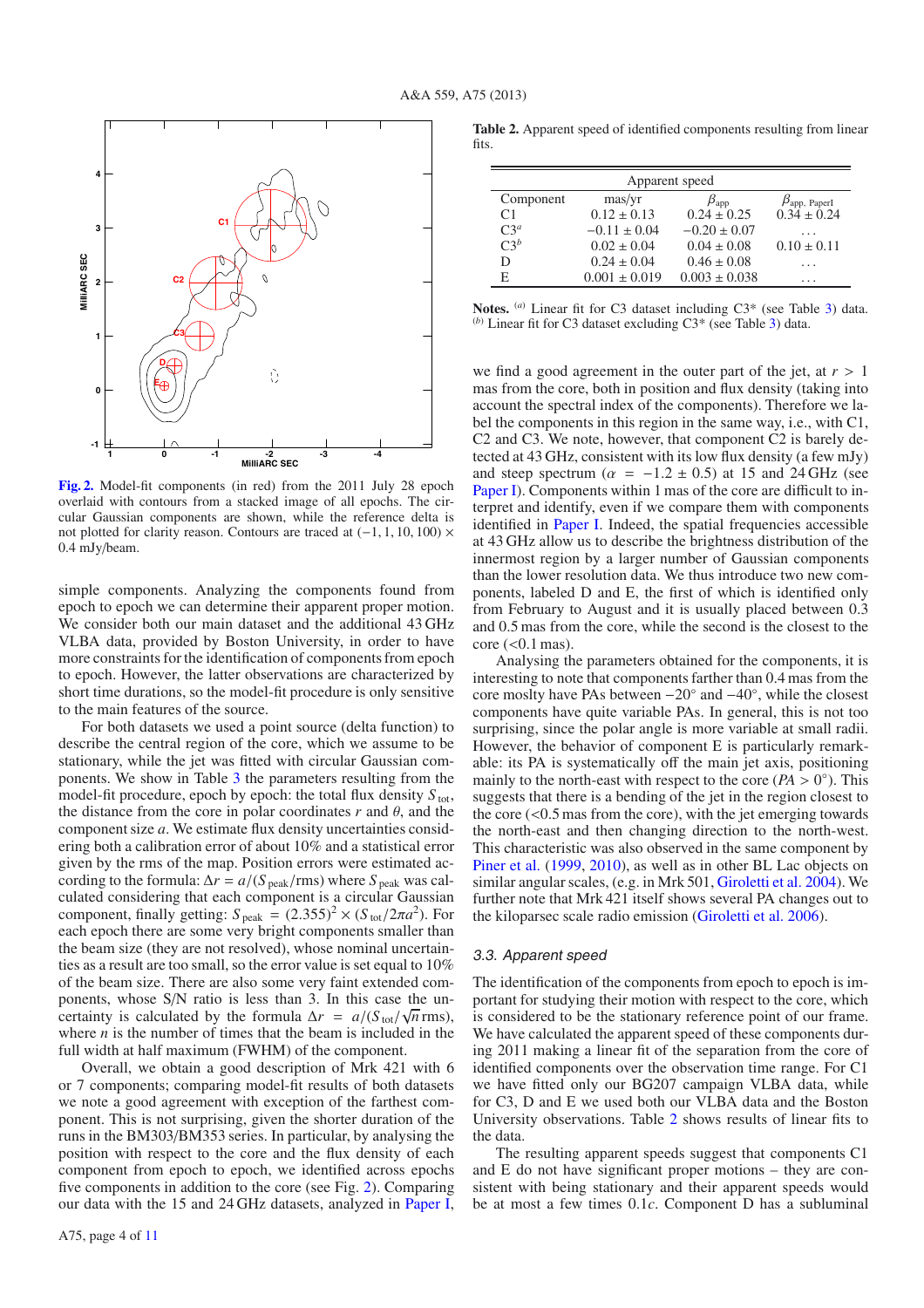

**[Fig. 3.](http://dexter.edpsciences.org/applet.php?DOI=10.1051/0004-6361/201321858&pdf_id=3)** Linear fit for the components C1 (triangles), C3 (squares), D (asterisks) and E (diamonds). For C3 we have two datasets: C3*<sup>a</sup>* (solid line) and  $C3<sup>b</sup>$  (dashed line).

proper motion at the 5.8 $\sigma$  level ( $\beta = v/c = 0.24 \pm 0.04$ ). We consider two scenarios for C3, using two different datasets. This is necessary because the identification of C3 in the January and February data of the Boston University observations (indicated by C3\* in Table [3\)](#page-10-0) is less secure, since its separation from the core is not consistent with the one measured in the BG207 series in the same months. The results obtained through the two linear fits are indicated in Table [2](#page-5-1) with superscripts *a* and *b*. The first linear fit, indicated by  $C3<sup>a</sup>$  in Table [2,](#page-5-1) includes the January and February data from the Boston University observations; in this case we see that C3 seems to move towards the core with a subluminal speed with a significance of about  $3\sigma$ . The second linear fit  $(C3^b)$  excludes  $C3^*$  data and we obtain an apparent speed of  $\beta = 0.04 \pm 0.08$ , which is consistent with no motion.

#### 3.4. Radio flux density analysis

Analysing the trend of radio flux density at the various epochs, it emerges that the more external components, C1, C2, C3 and D are the faintest components, and they do not show significant variations. A few outliers occur for each of them but these are more likely to be statistical fluctuations due to model-fit artefacts on faint and extended features.

On the other hand, the model-fit results on the most compact components, and the image peak itself, suggest that the core is genuinely variable. Thus, for the sake of uniformity, we convolved the 23 images with a circular beam with a radius of 0.3 mas, which is a conservative representation of the beam for VLBA data at 43 GHz. After this procedure we analyse the trend of map peak brightness through the 23 epochs, that we show in Fig. [4](#page-6-0) (top panel). Although there is a large scatter from epoch to epoch, we clearly see two different behaviors throughout 2011. During the first part of the year, the peak goes through a phase of variability and enhanced brightness; it increases and reaches a peak value in February (MJD 55 617), then it decreases until July. In the second part of the year, from July to December, the overall behavior of the peak brightness shows a lower level of activity and a more regular trend, with a slow increase of the brightness.

The bottom panel in Fig. [4](#page-6-0) shows that the light curves for the core and component E largely overlap and intersect each other. These two components are the brightest features in Mrk 421 and they are responsible for most of the total flux density of the

<span id="page-6-0"></span>

**[Fig. 4.](http://dexter.edpsciences.org/applet.php?DOI=10.1051/0004-6361/201321858&pdf_id=4)** (*Top panel*) Map peak brightness light curve from images restored with a 0.3 mas beam. (*Bottom panel*) Flux density of the map peak (diamonds), core (asterisks) and component E (triangles) during 2011.

source; since most of the flux density is collected within a radius of about 0.3 mas from the core, we confirm that Mrk 421 is a strongly core-dominated source. The overlap between the two light curves also suggests that the core and component E (whose separation is about one beam size) are really the same, slightly extended feature undergoing a single dissipation process.

#### 3.5. Multiwavelength observations

At higher energies, Mrk 421 is a highly variable blazar; it has shown different episodes of dramatic flares since it was observed, among which one of the brightest X-ray and VHE flares ever seen in February 2010 [\(Isobe et al. 2010](#page-9-16); [Shukla et al.](#page-9-17) [2012\)](#page-9-17) and an even brighter, recent one in March/April 2013 (e.g. [Cortina & Holder 2013;](#page-9-18) [Paneque et al. 2013](#page-9-19)). Comparing multiwavelength observations is interesting for studying the origin of the radiation and the size of emission region and eventually understanding not only the mechanisms that lead to the jet formation, but also the relation between jets, central black hole and accretion disk.

Indeed, the radio data presented in this paper and in [Paper I](#page-9-10) are obtained in the framework of a large project, which involves multi-epoch and multi-instrument observations at different bands: in the sub-mm (SMA), optical/IR (GASP), UV/X-ray (*Swift*, RXTE, MAXI), γ-rays (*Fermi*-LAT, MAGIC, VERITAS), and at cm wavelengths (e.g., F-GAMMA, Medicina). While a series of dedicated papers are in preparation, we report here some first basic findings based on the correlated analysis of our radio data and the optical data from the Steward Observatory.

As we saw previously, 43 GHz emission during 2011 shows a peak in February observation (MJD 55 617) and variability throughout the first half of the year: data show that the flare seems to have a duration of about  $\Delta \tau \sim 150$  days (from MJD  $\sim$ 55 563 to MJD ∼ 55 712), corresponding to an emission region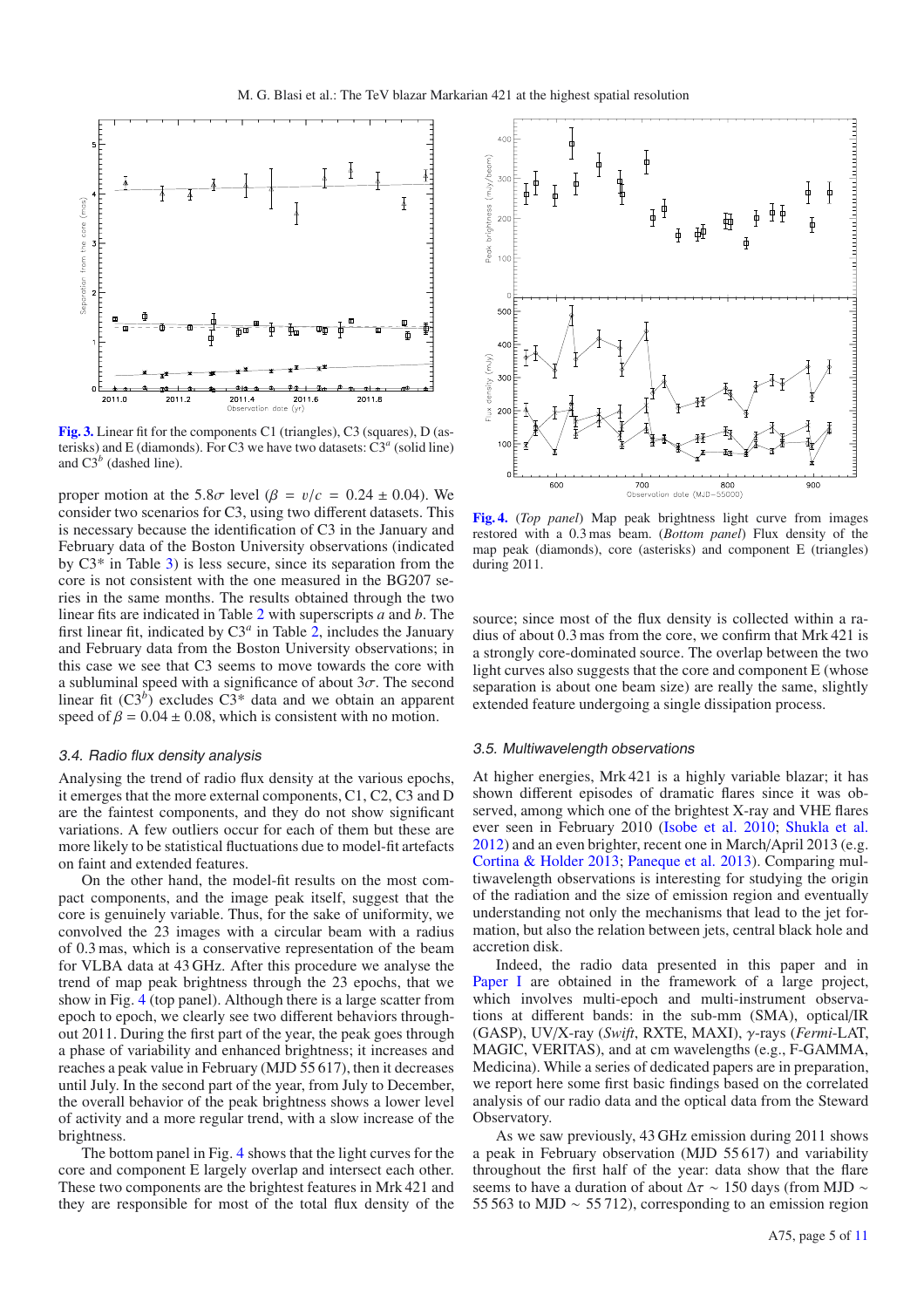

<span id="page-7-0"></span>**[Fig. 5.](http://dexter.edpsciences.org/applet.php?DOI=10.1051/0004-6361/201321858&pdf_id=5)** From *top* to *bottom*: *V* magnitude, optical polarization percentage and angle, and map peak brightness of Mrk 421 during 2011 (from MJD 55 550 to MJD 55 950).

of about  $3.9 \times 10^{17}$ cm, or 0.13 pc, considering the causality argument which implies the size of emission region must be  $R < c\Delta\tau$ . The flare could be somewhat longer since we do not consider data before 2011 January 2. However, during the second part of 2011 Mrk 421 does not show any flares; the total flux density has a minimum in July (MJD 55 764), then it slightly increases until the end of 2011.

In Fig. [5](#page-7-0) we show optical data (*V* magnitude, polarization percentage and angle) and radio brightness of the map peak during 2011. Comparing radio to optical data we see that radio peak is almost simultaneous with an optical peak (MJD 55 624). It is interesting to note that just before the enhanced activity, from MJD 55 594 to MJD 55 600, the *V* magnitude decreases, the associated polarization angle has a wide scatter of about 150◦, and the polarization percentage is very low (∼1–2%); while during the flare the polarization percentage reaches values of about 7% and the polarization angle has a very small scatter, of about 20◦.

<span id="page-7-1"></span>It is also interesting to note that the public high energy data by *Fermi*[4](#page-7-1) show a similar behavior during 2011 when compared with our data. During the period between MJD 55 550 and MJD 55 950, the  $\gamma$ -ray light curve reveals an enhanced activity in the first part of the year, in agreement with our results in the radio and optical bands. However, we remind that a dedicated  $\gamma$ -ray analysis and much more detailed MWL study are in preparation.

### **4. Discussion**

#### 4.1. Comparison with 15 and 24 GHz data

We compare our 43 GHz results with the 15 and 24 GHz data, analyzed in [Paper I](#page-9-10), belonging to the same monitoring campaign. Images confirm the same structure on the parsec-scale: a dominant central compact nucleus, from which a one-sided jet extends towards north-west, with a PA of about −35◦.

The difference is angular resolution, which increases going to higher frequencies, as we can see from the beam size: for January observation we obtain  $0.89 \text{ mas} \times 0.52 \text{ mas}$  at 15 GHz,  $0.73$  mas  $\times$  0.41 mas at 24 GHz and 0.42 mas  $\times$  0.27 mas at 43 GHz. This is also clearly visible in the model-fit results. At 15 GHz we need five Gaussian components, while the 24 GHz data are well described by six Gaussian components. In [Paper I,](#page-9-10) we pointed out that the second innermost 15 GHz component splits into two components at 24 GHz because of the higher angular resolution. At 43 GHz the brightness distribution is well described by six or seven components: we further resolve and better constrain the inner features, while we become less sensitive to the more extended regions, like C2, which are also depressed due to their steep spectrum nature.

We also find good agreement between the 43 and the 15 and 24 GHz datasets in terms of apparent motions, with linear fits to 15, 24, and 43 GHz data always yielding low values for apparent speeds. In particular, our findings are fully consistent with those of **[Paper I](#page-9-10)** for component C1 and a good match is also found for C3 if we consider our C3*<sup>b</sup>* result. Moreover, our results are also in agreement with the most recent MOJAVE 15 GHz VLBA measurements [\(Lister et al. 2013](#page-9-20)).

Analysing flux densities we note similar light curves at all three radio-frequencies, with highest values in the first half of 2011; the maximum is reached somewhat earlier at 43 GHz, with a prominent peak in February, while at the lowest frequencies the values of February and March are quite similar. The overall variability also increases with frequency, as seen by the values of the modulation index (e.g. [Richards et al. 2011](#page-9-21)):

·

$$
m_{\text{data}} = \frac{\sqrt{\frac{1}{N} \sum_{i=1}^{N} (S_i - \frac{1}{N} \sum_{i=1}^{N} S_i)}}{\frac{1}{N} \sum_{i=1}^{N} S_i}
$$

Indeed, the modulation index calculated for the image peak rises from  $m_{15}$  = 0.18 to  $m_{43}$  = 0.27. The effect would become even larger if the total flux density were considered, since the extended and less variable components are more prominent at lower frequencies. This is clearly visible from the spectral index value. We estimate an average spectral index both for the innermost region (<1 mas from the core) and for the external region (>1 mas from the core), by fitting a power law  $v^{-\alpha}$  to the mean flux density at three radio frequencies. We find  $\alpha = 0.10 \pm 0.29$ for the innermost region, and  $\alpha = 0.64 \pm 0.27$  for the outermost region. The relatively large uncertainties derive from the somewhat crude assumption of a power law, since some spectral curvature is present, in particular in the core.

#### 4.2. Proper motion and Doppler factor

Our results lend further support to the growing evidence of lack of superluminal motions in VHE blazars in general, and in Mrk 421 in particular. Besides the present work and [Paper I,](#page-9-10) other studies on Mrk 421 have shown jet components with subluminal speeds [\(Piner et al. 1999,](#page-9-7) [2005,](#page-9-22) [2010\)](#page-9-8). A recent work has reported inward radial motion for one component soon after the large X-ray flare of Mrk 421 occurred in 2010 mid-February [\(Niinuma et al. 2012\)](#page-9-23). In the latter work, the authors propose that the inward component motion is actually due to a shift of the centroid of the core component following the ejection of an unresolved superluminal component. This is not the case for our component C3. Therefore, it could indicate that superluminal

<sup>4</sup> [http://fermi.gsfc.nasa.gov/ssc/data/access/lat/](http://fermi.gsfc.nasa.gov/ssc/data/access/lat/msl_lc/source/Mrk_421) [msl\\_lc/source/Mrk\\_421](http://fermi.gsfc.nasa.gov/ssc/data/access/lat/msl_lc/source/Mrk_421)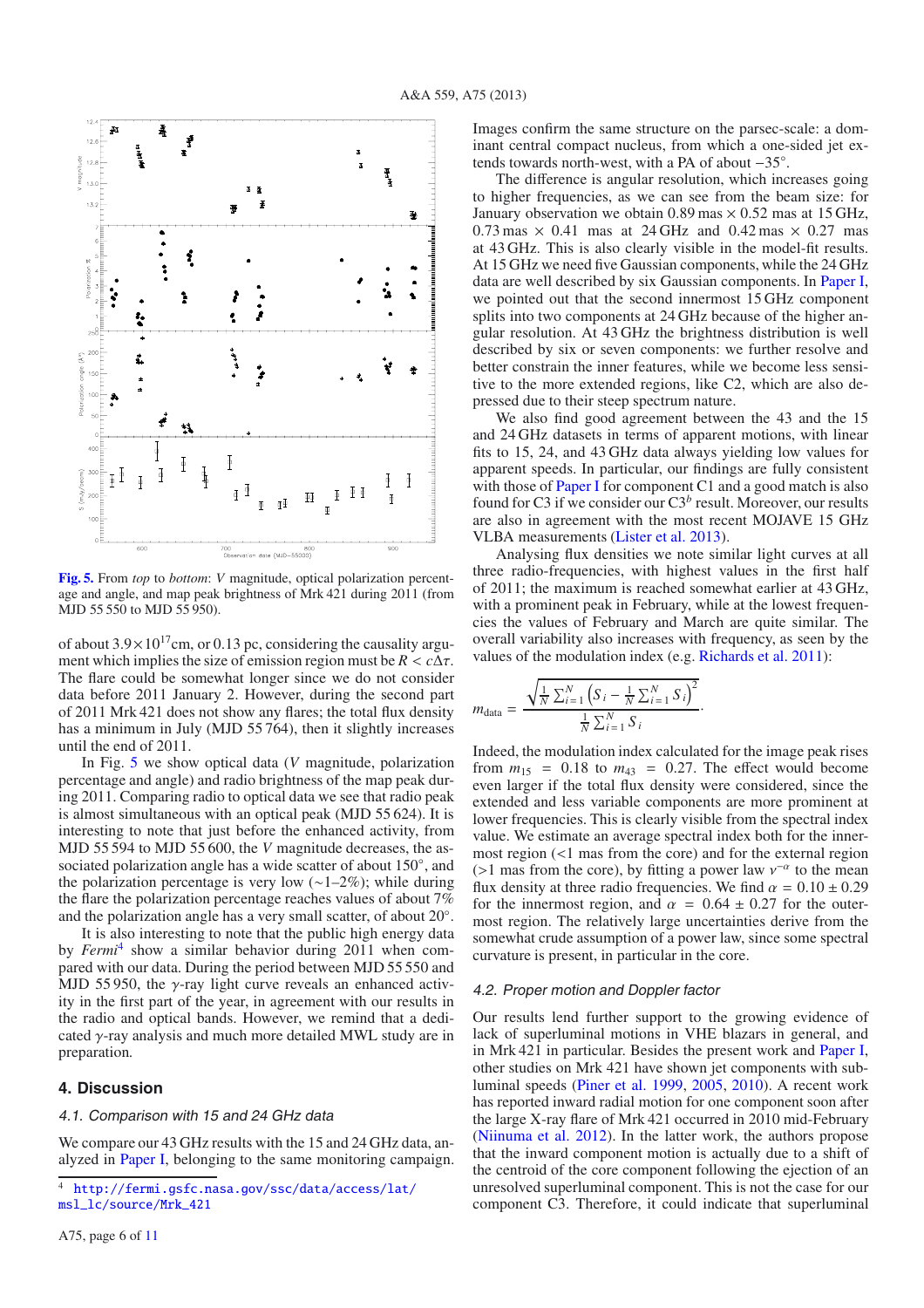components, if any, tend to be detected soon after giant flares rather than in quiescent states. On the other hand, we can calculate the distribution of the linear velocity estimated from any set of four consecutive measurements of the C3 position in our campaign. It turns out that 5/18 sets (∼28%) yield a negative velocity as large as that reported by [Niinuma et al.](#page-9-23) [\(2012\)](#page-9-23). Although this does not rule out the previous hypothesis, it nonetheless highlights how components wander around the line of best fit, and that it can be risky to extrapolate apparent short-term motions too far.

In any case, the lack of superluminal motions on ∼1-yr timescale for all components remains somewhat surprising for blazars which showing high variability at TeV energies. Such variability and the presence of VHE emission itself require quite a high Doppler factor,  $\delta$ , to avoid suppression of  $\gamma$ -ray emission region through pair production. Various works show how  $\delta \geq 10$ is naturally required in quiescent states, and even higher values are needed during rapid variability events [\(Gaidos et al. 1996;](#page-9-6) [Albert et al. 2007](#page-9-24); [Donnarumma et al. 2009](#page-9-25); [Abdo et al. 2011\)](#page-9-0). In the radio band, Mrk 421 shows a one-sided jet structure and a large core dominance value, which, as widely discussed in the literature, imply it is subject to mild relativistic *boosting* effects, with  $\delta$ ,  $\Gamma \sim$  a few units. Thus, even though the jet is likely to be relativistically boosted in both bands, completely different levels of boosting are typically required. We refer to [Paper I](#page-9-10) for a detailed discussion of the proper motion, jet velocity, viewing angle, and Doppler factor estimate (Sects. 3.5, 3.6, and 4) and briefly highlight below the main implications of the results from our campaign.

- **–** The consistent values found at 15, 24, and 43 GHz for the polar coordinates and the sensible spectral behavior of each jet component suggests that they provide a well defined description of the jet structure; however, they are much less prominent features than the typical bright, compact knots found in flat spectrum radio quasars (FSRQ).
- **–** None of the components in Mrk 421 shows apparent superluminal proper motion, again in sharp contrast to the behavior of many FSRQs and apparently at odds with various constraints on the Doppler factor in Mrk 421 itself.
- **–** Statistical arguments rule out the possibility to explain such oddity by invoking an extremely small viewing angle (e.g. [Lister 1999](#page-9-26); [Tavecchio et al. 2001\)](#page-9-27); ultimately, we have to conclude that the *pattern velocity* is not a good representation of Mrk 421's jet *bulk velocity*.
- **–** The fact that the pattern speed is generally not a good representation of the bulk speed is generally accepted also for more powerful blazars; however, in those sources components moving at close to the bulk speed are detected occasionally if long enough monitoring projects are carried out; the fact that in over 17 years of VLBI monitoring not one single component has been seen in Mrk 421 travelling at very large velocity suggests that the plasma is probably not moving at highly relativistic bulk speeds in the radio jet.
- **–** The jet bulk velocity structure is complex, with different values for the gamma-ray and the radio emitting regions, either along or across the jet; in the latter case, we could have a *spine-layer* model, with the jet transversally structured with respect to its axis and consisting of an inner spine, characterized by higher velocity and the outer layer, which decelerates because of interaction with external medium, proceeding more slowly.
- **–** In support of the presence of a velocity structure across the jet axis, our images show evidence of a transversally

resolved brightness structure (see Fig. [1\)](#page-4-1). [Giroletti et al.](#page-9-9) [\(2006\)](#page-9-9) suggest a limb-brightening structure in Mrk 421 at distances down to 2 mas from the core, while [Piner et al.](#page-9-8) [\(2010\)](#page-9-8) argue evidence of limb-brightening structure on smaller scale, at least 0.25 mas from the core.

**–** All the evidence for complex velocity structures in the VLBI jet of Mrk 421 and other sources implies that many of the estimates of jet emission parameters from high-energy SSC modeling that used one-zone homogeneous sphere models are likely to be over-simplifications.

#### 4.3. Variability and multifrequency analysis

Whereas Mrk 421 has shown dramatic variability in the X-ray and VHE bands, it has traditionally been quite stable at radio frequencies. Therefore, our finding of an enhanced variability in the first half of 2011 is quite remarkable. Even more, the source has then shown a dramatic radio flare at 15 GHz in September 2012, with an increase of approximately 2.5 times well fit by an exponential curve with a doubling time of 9 days [\(Hovatta et al.](#page-9-28) [2012\)](#page-9-28). No new jet knots have appeared in our VLBA images after the February 2011 peak, showing that the cooling is very efficient and takes place within the 43 GHz beam.

A further interesting piece of information comes from the comparison of the radio and optical data (see Fig. [5\)](#page-7-0) and in particular of the optical polarization. We observe an increase of the polarization fraction during the radio and optical flare, associated to a remarkably small (∼20◦) scatter of the electric vector position angle (EVPA). This suggests that the flare is associated with the transition from a chaotic and turbulent magnetic field in the emission region to a more ordered state, that is responsible for optical and radio luminosity increase. The near simultaneity of the optical and radio flares indicates that optical and radio emission region are co-spatial and given the light curves of the radio components we can constrain it to be within ~0.2 mas ~  $3.7 \times 10^{17}$  cm.

Later in the year, the optical emission continues to be variable but it never reaches again the same value of optical magnitude ( $V = 12.46$ ) and percentage polarization ( $p = 0.066$ ). The discussion of the optical and MWL behavior of the source in 2011 will be the subject of future papers.

#### **5. Conclusions**

The new results presented and discussed in this paper provide both strong support of previous discoveries on TeV blazar jets as well as some new interesting findings. We confirm the presence of a limb-brightened jet structure near the radio core region, the lack of a high velocity proper motion, and the absence of bright substructures (knots) in the jet. We note that in FSRQs fast proper motions have been measured in bright knots or substructures present in radio jets. The uniform brightness of the Mrk 421 jet not only prevents a reliable proper motion measure but suggests a physical difference between jets in FSRQ and BL Lac sources.

In addition, thanks to the high observing frequency and the dense time sampling, we have a sharp view on the inner core which provides evidence of significant and somewhat unexpected variability in the core region. Such variability presents an intriguing correlation with the optical behavior of the source in optical magnitude and percentage polarization, hinting at a significant evolution of the magnetic field playing an important role in the emission process.

We anticipate that further insight into the physics of Mrk 421 and of TeV blazars in general will be obtained from the analysis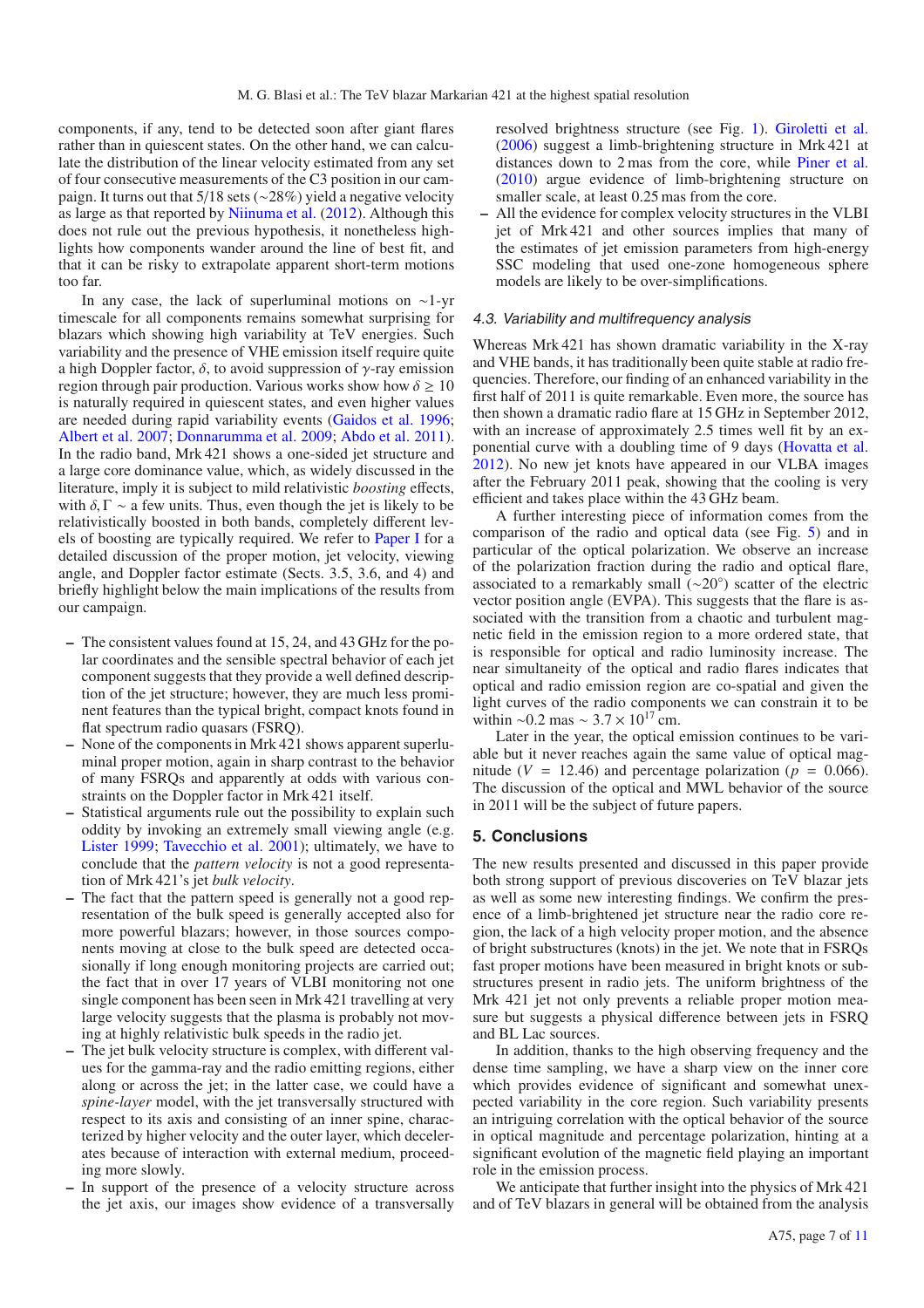of the VLBA polarimetry data and from the dedicated time and spectral study of the whole broadband (radio to gamma rays) 2011 campaign. These works will also provide a reference for the analysis of MWL data from recent and unprecedented flaring epis[odes across the whole electromagnetic spectrum \(](#page-9-28)Hovatta et al. [2012;](#page-9-28) [Cortina & Holder 2013;](#page-9-18) [Paneque et al. 2013\)](#page-9-19).

<span id="page-9-2"></span>*Acknowledgements.* This work is based on observations obtained through the BG207, BM303, and BM353 VLBA projects, which make use of the Swinburne University of Technology software correlator, developed as part of the Australian Major National Research Facilities Programme and operated under licence (Deller et al. 2011). The National Radio Astronomy Observatory is a facility of the National Science Foundation operated under cooperative agreement by Associated Universities, Inc. We acknowledge financial contribution from grant PRIN-INAF-2011. This research is partially supported by KAKENHI (24540240). K.V.S. and Y.Y.K. are partly supported by the Russian Foundation for Basic Research (projects 11-02-00368 and 12-02-33101), and the basic research program "Active processes in galactic and extragalactic objects" of the Physical Sciences Division of the Russian Academy of Sciences. Y.Y.K. is also supported by the Dynasty Foundation. The research at Boston University was supported in part by NASA through *Fermi* grants NNX08AV65G, NNX08AV61G, NNX09AT99G, NNX09AU10G, and NNX11AQ03G, and by US National Science Foundation grant AST-0907893. This study makes use of 43 GHz VLBA data from the Boston University gamma-ray blazar monitoring program (<http://www.bu.edu/blazars/VLBAproject.html>), funded by NASA through the *Fermi* Guest Investigator Program. Data from the Steward Observatory spectropolarimetric monitoring project were used. This program is supported by *Fermi* Guest Investigator grants NNX08AW56G, NNX09AU10G, and NNX12AO93G.

#### <span id="page-9-0"></span>**References**

<span id="page-9-28"></span><span id="page-9-27"></span><span id="page-9-26"></span><span id="page-9-25"></span><span id="page-9-24"></span><span id="page-9-23"></span><span id="page-9-22"></span><span id="page-9-21"></span><span id="page-9-20"></span><span id="page-9-19"></span><span id="page-9-18"></span><span id="page-9-17"></span><span id="page-9-16"></span><span id="page-9-15"></span><span id="page-9-14"></span><span id="page-9-13"></span><span id="page-9-12"></span><span id="page-9-10"></span><span id="page-9-9"></span><span id="page-9-8"></span><span id="page-9-7"></span><span id="page-9-6"></span><span id="page-9-5"></span><span id="page-9-4"></span><span id="page-9-3"></span>Abdo, A., Ackermann, M., Ajello, M., et al. 2011, ApJ, 736, 131 Albert, J., Aliu, E., Anderhub, H., et al. 2007, ApJ, 663, 125 Buckley, J. H., Akerlof, C. W., Biller, S., et al. 1996, ApJ, 472, 9 Cortina, J., & Holder, J. 2013, ATel, 4976, 1 Donnarumma, I., Vittorini, V., Vercellone, S., et al. 2009, ApJ, 691, L13 Gaidos, J. A., Akerlof, C. W., Biller, S., et al. 1996, Nature, 383, 319 Giovannini, G., Feretti, L., Venturi, T., et al. 1999, ASPC, 159, 439 Lico, R., Giroletti, M., Orienti, M., et al. 2012, A&A, 545, A117 Lin, Y. C., Bertsch, D. L., Chiang, J., et al. 1992, ApJ, 401, L61 Giroletti, M., Giovannini, G., Feretti, L., et al. 2004, ApJ, 600, 127 Giroletti, M., Giovannini, G., Taylor, G.B., et al. 2006, ApJ, 646, 801 Hovatta, T., Richards, J. L., Aller, M. F., et al. 2012, ATel, 4451, 1 Isobe, N., Sugimori, K., Kawai, N., et al. 2010, PASJ, 62, L55 Lister, M. L. 1999, Ph.D. Thesis, Boston University Lister, M. L., Aller, M. F., Aller, H. D., et al. 2013, AJ, 146, 120 Niinuma, K., Kino, M., Nagai, H., et al. 2012, ApJ, 759, 84 Paneque, D., D'Ammando, F., Orienti, M., et al. 2013, ATel, 4977, 1 Piner, B. G., & Edwards, P. G. 2005, ApJ, 622, 168 Piner, B. G., Unwin, S. C., Wehrle, A. E., et al. 1999, ApJ, 525, 176 Piner, B. G., Pant, N., & Edwards, P. G., 2010, ApJ, 723, 1150 Punch, M., Akerlof, C. W., Cawley, M. F., et al. 1992, Nature, 358, 477 Richards, J. L., Max-Moerbeck, W., Pavlidou, V., et al. 2011, ApJS, 194, 29 Shukla, A., Chitnis, V. R., Vishwanath, P. R., et al. 2012, A&A, 541, A140 Smith, P. S., Montiel, E., Rightley, S., et al. 2009 [[arXiv:0912.3621](http://arxiv.org/abs/0912.3621)] Spergel, D. N., Verde, L., Peiris, H. V., et al. 2003, ApJS, 148, 175 Tavecchio, F., Maraschi, L., Pian, E., et al. 2001, ApJ, 554, 725 Tosti, G., Fiorucci, M., Luciani, M., et al. 1998, A&A, 339, 41 Ulrich, M., Maraschi, L., & Urry, C. M., 1997, ARA&A, 35, 445 Wang, J. M., Luo, B., Ho, L. C., 2004, ApJ, 615, 9

<span id="page-9-11"></span><span id="page-9-1"></span>Pages [9](#page-10-1) to [11](#page-12-0) are available in the electronic edition of the journal at <http://www.aanda.org>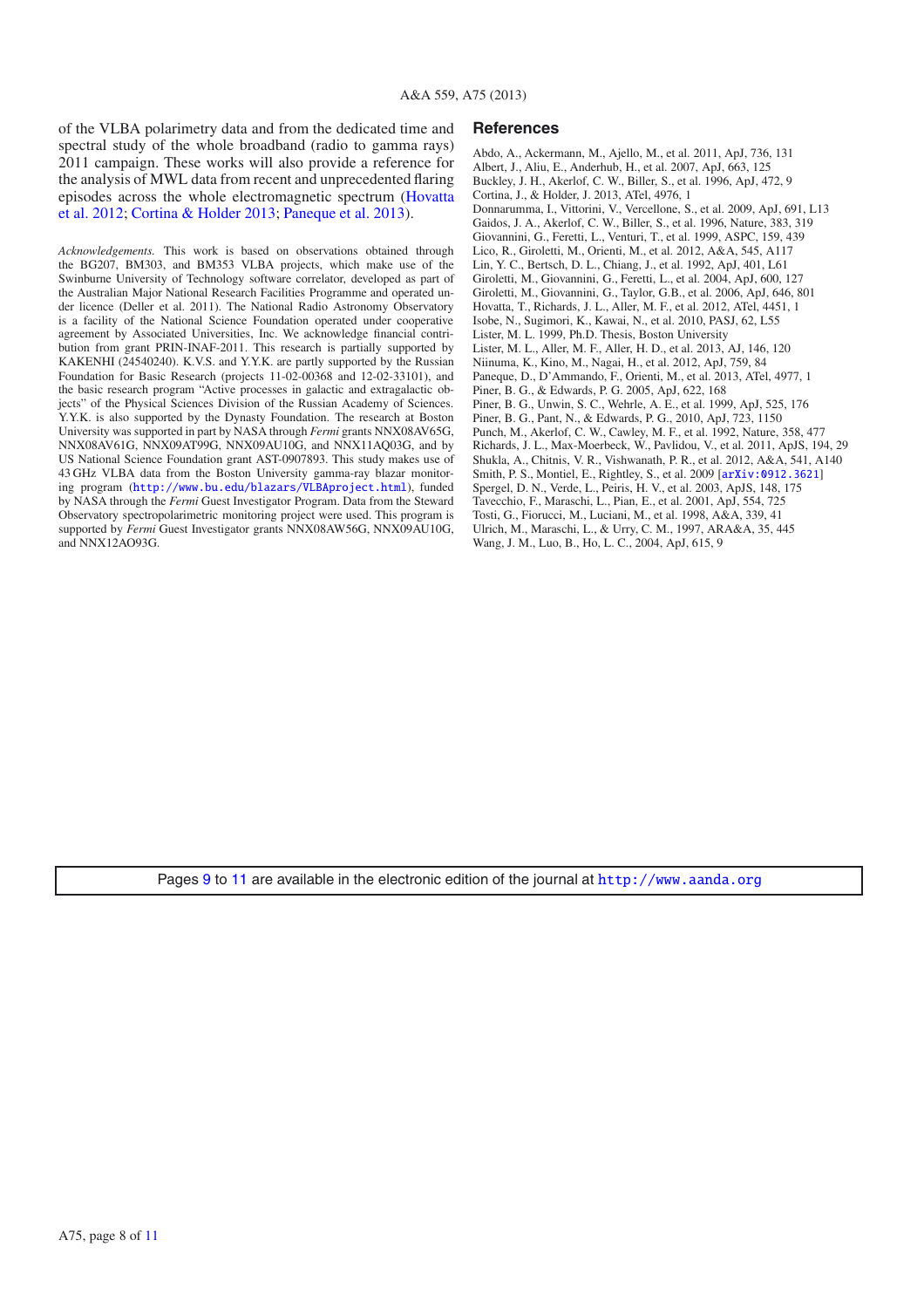<span id="page-10-1"></span><span id="page-10-0"></span>**Table 3.** Model-fit parameters for each component.

| Epoch        | Experiment<br>code | Component                        | $S_{\text{tot}}$<br>(mJy) | $\Delta S_{\rm\, tot}$<br>(mJy) | $\boldsymbol{r}$<br>(mas) | $\Delta r$<br>(mas)    | $\theta$<br>(°)    | $\boldsymbol{a}$<br>(mas) |
|--------------|--------------------|----------------------------------|---------------------------|---------------------------------|---------------------------|------------------------|--------------------|---------------------------|
| 2011 Jan. 02 | <b>BM303o</b>      | Core                             | 95                        | 10                              | Ref                       | $\theta$               | Ref                | $\boldsymbol{0}$          |
|              |                    | E                                | 204                       | 20                              | 0.04                      | 0.03                   | 0.3                | 0.15                      |
|              |                    | $\overline{\phantom{0}}$         | 25.5                      | 3                               | 0.49                      | 0.05                   | $-47.1$            | 0.42                      |
|              |                    | $C3*$                            | 8.5                       | 1.6                             | 1.47                      | 0.03                   | $-41.5$            | 0.14                      |
|              |                    | C2                               | 10.3                      | 1.7                             | 2.01                      | 0.03                   | $-26.3$            | 0.16                      |
|              |                    | $\equiv$                         | 16.2                      | 6.4                             | 3.4                       | 0.5                    | $-30.1$            | 1.28                      |
| 2011 Jan. 14 | <b>BG207a</b>      | Core<br>E                        | 140<br>156                | 14<br>15                        | Ref<br>0.04               | $\overline{0}$<br>0.03 | Ref<br>81.7        | $\overline{0}$<br>0.11    |
|              |                    | $\overline{\phantom{0}}$         | 42                        | $\overline{4}$                  | 0.16                      | 0.03                   | $-22.3$            | 0.30                      |
|              |                    | $\equiv$                         | 12.8                      | 1.3                             | 0.64                      | 0.03                   | $-36.9$            | 0.34                      |
|              |                    | C <sub>3</sub>                   | 12.8                      | 1.3                             | 1.28                      | 0.03                   | $-37.9$            | 0.54                      |
|              |                    | C1                               | 9.8                       | 1.4                             | 4.23                      | 0.14                   | $-33.9$            | 1.41                      |
| 2011 Feb. 05 | <b>BM303p</b>      | Core                             | 194                       | 19                              | Ref                       | $\theta$               | Ref                | $\boldsymbol{0}$          |
|              |                    | E                                | 75                        | $\,8\,$                         | 0.08                      | 0.02                   | 53.0               | 0.08                      |
|              |                    | $\mathbf D$                      | 21.9                      | 2.3                             | 0.38                      | 0.02                   | $-25.2$            | 0.30                      |
|              |                    | $\equiv$                         | 4.7                       | 1.0                             | 0.93                      | 0.06                   | $-40.6$            | 0.33                      |
|              |                    | $C3*$                            | 11.2<br>5.0               | 1.9<br>$\overline{4}$           | 1.52<br>3.1               | 0.08<br>0.5            | $-36.6$<br>$-30.8$ | 0.59<br>1.59              |
| 2011 Feb. 25 | <b>BG207b</b>      | $\overline{\phantom{0}}$<br>Core | 203                       | 20                              | Ref                       | $\overline{0}$         | Ref                | $\overline{0}$            |
|              |                    | E                                | 224                       | 22                              | 0.04                      | 0.04                   | 24.6               | 0.14                      |
|              |                    | $\mathbf D$                      | 29                        | $\mathfrak{Z}$                  | 0.31                      | 0.04                   | $-5.2$             | 0.33                      |
|              |                    | $\equiv$                         | 10.5                      | 1.1                             | 0.69                      | 0.04                   | $-42.3$            | 0.38                      |
|              |                    | C <sub>3</sub>                   | 14.4                      | 1.5                             | 1.30                      | 0.07                   | $-35.4$            | 0.77                      |
|              |                    | $\overline{\phantom{0}}$         | 2.0                       | 0.4                             | 2.78                      | 0.13                   | $-46.7$            | 0.48                      |
|              |                    | C1                               | 5.6                       | 0.8                             | 4.01                      | 0.14                   | $-33.1$            | 0.71                      |
| 2011 Mar. 01 | <b>BM303q</b>      | Core                             | 168                       | 17                              | Ref                       | $\overline{0}$         | Ref                | $\overline{0}$            |
|              |                    | E<br>D                           | 131                       | 13                              | 0.06                      | 0.03                   | $-76.3$            | 0.07                      |
|              |                    | $\overline{\phantom{0}}$         | 20.2<br>10.0              | 2.2<br>1.3                      | 0.36<br>0.53              | 0.03<br>0.03           | $-8.1$<br>$-52.4$  | 0.17<br>0.30              |
|              |                    | C2                               | 10.8                      | 2.8                             | 1.78                      | 0.21                   | $-32.6$            | 0.87                      |
|              |                    | $\overline{\phantom{0}}$         | 14.6                      | 3                               | 3.54                      | 0.17                   | $-26.0$            | 0.91                      |
| 2011 Mar. 29 | <b>BG207c</b>      | Core                             | 189                       | 19                              | Ref                       | $\boldsymbol{0}$       | Ref                | $\overline{0}$            |
|              |                    | E                                | 170                       | 17                              | 0.06                      | 0.03                   | 37.8               | 0.11                      |
|              |                    | $\mathbf D$                      | 27.6                      | 2.8                             | 0.37                      | 0.03                   | $-18.6$            | 0.32                      |
|              |                    | $\equiv$                         | 6.3                       | 0.7                             | 0.78                      | 0.03                   | $-35.3$            | 0.29                      |
|              |                    | C <sub>3</sub>                   | 12.6                      | 1.4                             | 1.29                      | 0.05                   | $-34.5$            | 0.56                      |
|              |                    | C1                               | 11.8                      | 1.6                             | 3.98                      | 0.11                   | $-34.9$            | 1.20                      |
| 2011 Apr. 22 | <b>BM303r</b>      | Core<br>$\mathbf E$              | 127<br>199                | 13<br>20                        | Ref<br>0.06               | $\overline{0}$<br>0.02 | Ref<br>28.2        | $\overline{0}$<br>0.12    |
|              |                    | ${\rm D}$                        | 33.2                      | $\mathfrak{Z}$                  | 0.36                      | 0.02                   | $-20.8$            | 0.33                      |
|              |                    | C <sub>3</sub>                   | 15.1                      | $2.0\,$                         | 1.09                      | 0.15                   | $-33.9$            | 0.61                      |
|              |                    | C <sub>2</sub>                   | 3.0                       | 0.6                             | 1.93                      | 0.02                   | $-32.4$            | 0.13                      |
|              |                    | $\qquad \qquad -$                | 11.9                      | 3                               | 3.9                       | $0.4\,$                | $-36.3$            | 1.51                      |
| 2011 Apr. 25 | <b>BG207d</b>      | Core                             | 153                       | 15                              | Ref                       | $\boldsymbol{0}$       | Ref                | $\boldsymbol{0}$          |
|              |                    | E                                | 97                        | 10                              | 0.06                      | 0.03                   | 88.9               | 0.06                      |
|              |                    | $\qquad \qquad -$                | 33                        | 3                               | 0.13                      | 0.03                   | 10.6               | 0.13                      |
|              |                    | D<br>$\qquad \qquad -$           | 17.3<br>0.8               | 1.8<br>$0.8\,$                  | 0.38<br>0.80              | 0.03<br>0.07           | $-27.4$<br>$-49.6$ | 0.28<br>0.47              |
|              |                    | C <sub>3</sub>                   | 11.4                      | 1.4                             | 1.43                      | 0.17                   | $-31.7$            | 0.76                      |
|              |                    | C1                               | 5.2                       | 0.9                             | 4.20                      | 0.11                   | $-34.4$            | 0.79                      |
| 2011 May 22  | <b>BM303s</b>      | Core                             | 216                       | 22                              | Ref                       | $\overline{0}$         | Ref                | $\overline{0}$            |
|              |                    | $\mathbf E$                      | 148                       | 15                              | $0.08\,$                  | 0.02                   | 50.5               | $0.08\,$                  |
|              |                    | ${\rm D}$                        | 38.3                      | $\overline{4}$                  | 0.40                      | 0.02                   | $-14.2$            | 0.27                      |
|              |                    | C <sub>3</sub>                   | 12.7                      | 1.9                             | 1.20                      | 0.08                   | $-36.4$            | 0.41                      |
|              |                    | C2                               | 15.2                      | $\overline{4}$                  | 2.5                       | 0.3                    | $-30.2$            | 1.17                      |
|              |                    | $\equiv$                         | 11.2                      | 5                               | 4.7                       | 0.7                    | $-32.5$            | 1.48                      |
| 2011 May 31  | <b>BG207e</b>      | Core<br>E                        | 116<br>106                | 12<br>11                        | Ref<br>0.06               | $\overline{0}$<br>0.03 | Ref<br>20.9        | $\boldsymbol{0}$<br>0.12  |
|              |                    | ${\rm D}$                        | 15.9                      | 1.6                             | 0.45                      | 0.03                   | $-18.2$            | 0.26                      |
|              |                    | C <sub>3</sub>                   | 7.6                       | 0.9                             | 1.24                      | 0.05                   | $-33.8$            | 0.44                      |
|              |                    | $\rm C2$                         | 1.9                       | 0.5                             | 2.34                      | 0.10                   | $-37.1$            | 0.46                      |
|              |                    | C1                               | 5.9                       | 1.4                             | 4.18                      | 0.24                   | $-36.1$            | 1.23                      |

**Notes.** C3\*: hypothesized C3 component. Ref: reference point of our frame.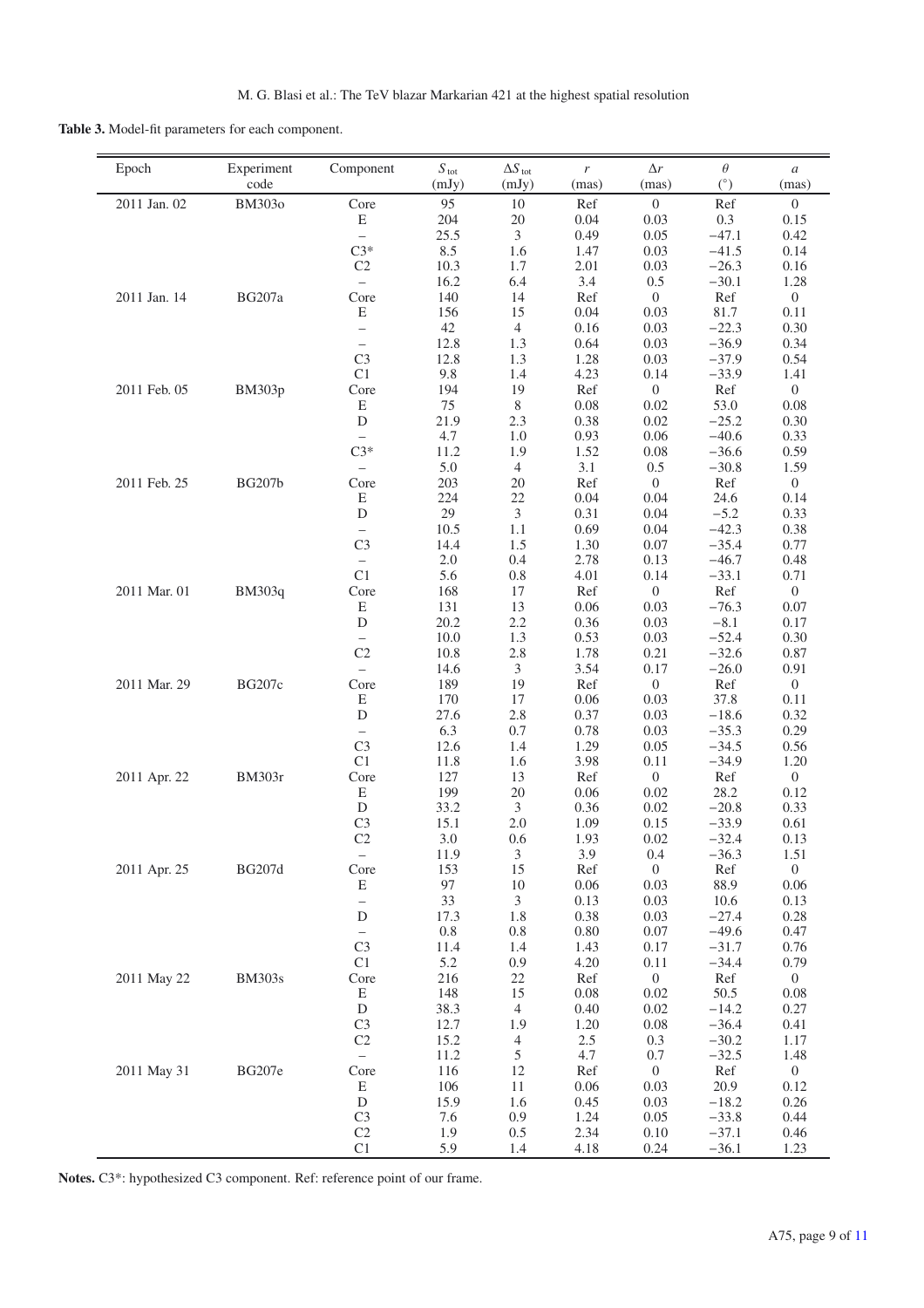## **Table 3.** continued.

| Epoch        | Experiment<br>code | Component                                  | $S_{\text{tot}}$<br>mJy | $\Delta S_{\rm tot}$<br>mJy | r<br>(mas)   | $\Delta r$<br>(mas)      | $\theta$<br>(°)    | $\boldsymbol{a}$<br>(mas) |
|--------------|--------------------|--------------------------------------------|-------------------------|-----------------------------|--------------|--------------------------|--------------------|---------------------------|
| 2011 Jun. 12 | <b>BM303t</b>      | Core                                       | 114                     | 11                          | Ref          | $\boldsymbol{0}$         | Ref                | $\overline{0}$            |
|              |                    | E                                          | 116                     | 12                          | 0.06         | 0.02                     | 52.1               | 0.07                      |
|              |                    | $\overline{\phantom{a}}$                   | 32.1                    | 3                           | 0.29         | 0.02                     | $-14.1$            | 0.25                      |
|              |                    | $\equiv$                                   | 10.4                    | 1.6                         | 0.75         | 0.12                     | $-38.0$            | 0.47                      |
|              |                    | C <sub>3</sub>                             | 4.6                     | 0.8                         | 1.37         | 0.02                     | $-26.9$            | 0.16                      |
|              |                    | C <sub>2</sub>                             | 12.1                    | 5                           | 2.85         | 0.8                      | $-46.1$            | 1.94                      |
| 2011 Jun. 29 | <b>BG207f</b>      | Core                                       | 92                      | $\overline{9}$              | Ref          | $\mathbf{0}$             | Ref                | $\mathbf{0}$              |
|              |                    | E                                          | 84                      | 8                           | 0.07         | 0.02                     | 11.7               | 0.12                      |
|              |                    | ${\rm D}$                                  | 15.5<br>1.9             | 1.6<br>0.3                  | 0.41<br>0.63 | 0.02<br>0.02             | $-20.4$<br>$-37.3$ | 0.23<br>$0.00\,$          |
|              |                    | $\overline{\phantom{0}}$<br>C <sub>3</sub> | 10.6                    | 1.3                         | 1.26         | 0.13                     | $-35.5$            | 0.64                      |
|              |                    | C1                                         | 3.9                     | 1.4                         | 4.10         | 0.4                      | $-34.9$            | 1.19                      |
| 2011 Jul. 21 | <b>BM303u</b>      | Core                                       | 117                     | 12                          | Ref          | $\boldsymbol{0}$         | Ref                | $\mathbf{0}$              |
|              |                    | E                                          | 54                      | 5                           | 0.09         | 0.03                     | 26.1               | 0.08                      |
|              |                    | ${\rm D}$                                  | 21.7                    | 2.4                         | 0.41         | 0.03                     | $-18.5$            | 0.22                      |
|              |                    | C <sub>3</sub>                             | 9.7                     | 2.3                         | 1.26         | 0.12                     | $-30.7$            | 0.55                      |
|              |                    | $\overline{\phantom{a}}$                   | 4.6                     | 1.1                         | 2.70         | 0.03                     | $-30.0$            | 0.14                      |
|              |                    | $\equiv$                                   | 18.8                    | 5                           | 3.97         | 0.27                     | $-33.6$            | 1.17                      |
| 2011 Jul. 28 | <b>BG207g</b>      | Core                                       | 118                     | 12                          | Ref          | $\mathbf{0}$             | Ref                | $\mathbf{0}$              |
|              |                    | E                                          | 74                      | $\tau$                      | 0.07         | 0.03                     | $-6.1$             | 0.17                      |
|              |                    | ${\rm D}$                                  | 18.0                    | 1.8                         | 0.48         | 0.03                     | $-24.1$            | 0.28                      |
|              |                    | C <sub>3</sub>                             | 8.9                     | 1.0                         | 1.19         | 0.04                     | $-33.5$            | 0.54                      |
|              |                    | C <sub>2</sub><br>C1                       | 3.9<br>5.3              | 0.8                         | 2.19         | 0.16                     | $-26.0$<br>$-33.0$ | 0.98                      |
| 2011 Aug. 23 | <b>BM303v</b>      | Core                                       | 139                     | 1.0<br>14                   | 3.62<br>Ref  | 0.22<br>$\boldsymbol{0}$ | Ref                | 1.33<br>$\overline{0}$    |
|              |                    | Ε                                          | 76                      | 8                           | 0.07         | 0.04                     | $-11.7$            | 0.17                      |
|              |                    | D                                          | 25.5                    | 2.6                         | 0.46         | 0.04                     | $-20.6$            | 0.43                      |
|              |                    | C <sub>3</sub>                             | 12.4                    | 1.4                         | 1.27         | 0.06                     | $-34.4$            | 0.59                      |
|              |                    | C <sub>2</sub>                             | 2.9                     | 0.5                         | 2.46         | 0.04                     | $-58.1$            | 0.15                      |
|              |                    | $\equiv$                                   | 12.4                    | 2.1                         | 4.48         | 0.19                     | $-32.3$            | 1.44                      |
| 2011 Aug. 29 | <b>BG207h</b>      | Core                                       | 129                     | 13                          | Ref          | $\mathbf{0}$             | Ref                | $\mathbf{0}$              |
|              |                    | Ε                                          | 72                      | $\tau$                      | 0.04         | 0.03                     | 28.4               | 0.11                      |
|              |                    | $\overline{\phantom{0}}$                   | 18.5                    | 1.9                         | 0.29         | 0.03                     | $-0.9$             | 0.15                      |
|              |                    | D                                          | 14.3                    | 1.5                         | 0.50         | 0.03                     | $-27.1$            | 0.33                      |
|              |                    | C <sub>3</sub>                             | 8.7                     | 1.0                         | 1.23         | 0.07                     | $-31.4$            | 0.56                      |
|              |                    | C1                                         | 6.5                     | 1.2                         | 4.32         | 0.19                     | $-36.8$            | 1.21                      |
| 2011 Sep. 16 | <b>BM303w</b>      | Core<br>Ε                                  | 77<br>69                | $8\,$                       | Ref<br>0.09  | $\mathbf{0}$<br>0.02     | Ref<br>$-41.0$     | $\mathbf{0}$<br>0.08      |
|              |                    | $\overline{\phantom{0}}$                   | 26.4                    | 7<br>3                      | 0.31         | 0.09                     | $-23.6$            | 0.53                      |
|              |                    | C <sub>3</sub>                             | 7.3                     | 2.1                         | 1.25         | 0.16                     | $-55.2$            | 0.57                      |
|              |                    | C <sub>2</sub>                             | 6.5                     | 1.2                         | 2.16         | 0.05                     | $-45.6$            | 0.27                      |
|              |                    | $\overline{\phantom{0}}$                   | 4.6                     | 1.0                         | 2.78         | 0.02                     | $-57.6$            | 0.00                      |
| 2011 Sep. 29 | <b>BG207i</b>      | Core                                       | 124                     | 12                          | Ref          | $\boldsymbol{0}$         | Ref                | $\boldsymbol{0}$          |
|              |                    | ${\bf E}$                                  | 98                      | $10\,$                      | 0.05         | 0.04                     | $-4.4$             | 0.12                      |
|              |                    | $\qquad \qquad -$                          | 25.1                    | 2.5                         | 0.39         | 0.04                     | $-19.8$            | 0.26                      |
|              |                    | $\qquad \qquad -$                          | 8.5                     | 0.9                         | 0.88         | 0.04                     | $-30.8$            | 0.36                      |
|              |                    | C <sub>3</sub>                             | 5.3                     | 0.6                         | 1.43         | 0.04                     | $-33.8$            | 0.35                      |
|              |                    | C1                                         | 11.5                    | 1.6                         | 4.49         | 0.16                     | $-34.8$            | 1.56                      |
| 2011 Oct. 16 | <b>BM353a</b>      | Core                                       | 150                     | 15                          | Ref          | $\boldsymbol{0}$         | Ref                | $\boldsymbol{0}$          |
|              |                    | ${\bf E}$                                  | 79                      | 8                           | 0.05         | 0.03                     | 31.5               | 0.14                      |
|              |                    | $\qquad \qquad -$<br>$\qquad \qquad -$     | 36.2<br>16.1            | $\overline{4}$<br>$2.0$     | 0.31<br>0.86 | 0.03<br>0.06             | $-34.8$<br>$-34.5$ | 0.36<br>0.46              |
|              |                    | C <sub>2</sub>                             | 4.6                     | 0.8                         | 1.99         | 0.03                     | $-48.4$            | 0.14                      |
|              |                    | $\overline{\phantom{0}}$                   | 7.6                     | 3                           | 4.2          | 0.4                      | $-39.5$            | 1.15                      |
| 2011 Oct. 29 | <b>BG207j</b>      | Core                                       | 119                     | 12                          | Ref          | $\boldsymbol{0}$         | Ref                | $\boldsymbol{0}$          |
|              |                    | E                                          | 102                     | 10                          | 0.03         | 0.03                     | 173.9              | 0.11                      |
|              |                    | $\qquad \qquad -$                          | 27.2                    | 2.7                         | 0.24         | 0.03                     | $-16.2$            | 0.27                      |
|              |                    | $\overline{\phantom{0}}$                   | 11.6                    | 1.2                         | 0.66         | 0.03                     | $-32.5$            | 0.35                      |
|              |                    | C <sub>3</sub>                             | 9.6                     | 1.0                         | 1.25         | 0.04                     | $-30.7$            | 0.46                      |
|              |                    | C <sub>1</sub>                             | 10.9                    | 1.7                         | 4.26         | 0.18                     | $-34.4$            | 1.56                      |